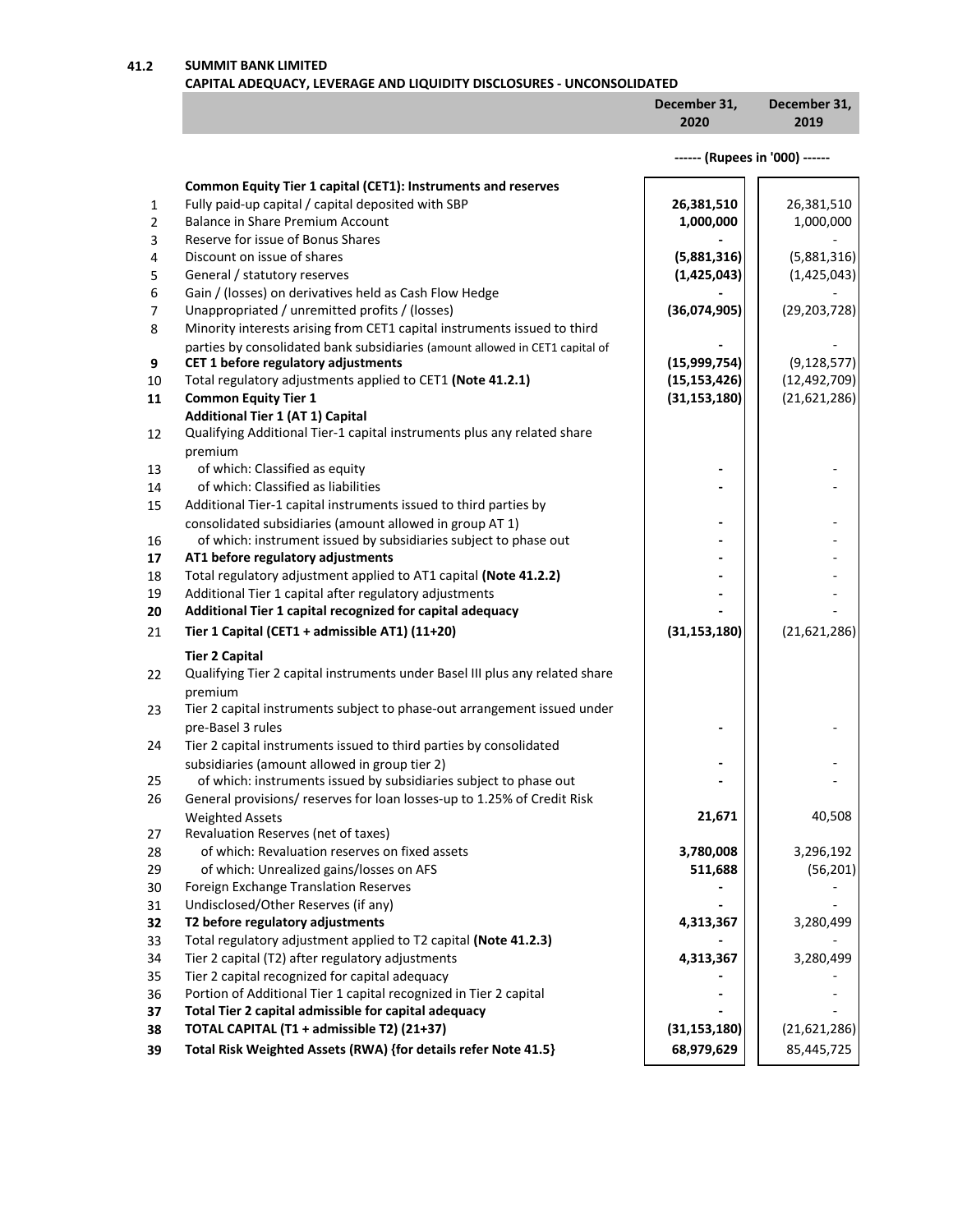|    |                                                                          | December 31,<br>2020           | December 31,<br>2019 |
|----|--------------------------------------------------------------------------|--------------------------------|----------------------|
|    |                                                                          | ------ (Rupees in '000) ------ |                      |
|    | Capital Ratios and buffers (in percentage of risk weighted assets)       |                                |                      |
| 40 | <b>CET1 to total RWA</b>                                                 | $-45.16%$                      | $-25.30%$            |
| 41 | Tier-1 capital to total RWA                                              | $-45.16%$                      | $-25.30%$            |
| 42 | <b>Total capital to total RWA</b>                                        | $-45.16%$                      | $-25.30%$            |
| 43 | Bank specific buffer requirement (minimum CET1 requirement plus capital  |                                |                      |
|    | conservation buffer plus any other buffer requirement)                   | 7.50%                          | 8.50%                |
| 44 | of which: capital conservation buffer requirement                        | 1.50%                          | 2.50%                |
| 45 | of which: countercyclical buffer requirement                             |                                |                      |
| 46 | of which: D-SIB or G-SIB buffer requirement                              | $\qquad \qquad \blacksquare$   |                      |
| 47 |                                                                          |                                |                      |
|    | CET1 available to meet buffers (as a percentage of risk weighted assets) |                                |                      |
|    | National minimum capital requirements prescribed by SBP                  |                                |                      |
| 48 | CET1 minimum ratio                                                       | 6.00%                          | 6.00%                |
| 49 | Tier 1 minimum ratio                                                     | 7.50%                          | 7.50%                |
| 50 | Total capital minimum ratio                                              | 11.50%                         | 12.50%               |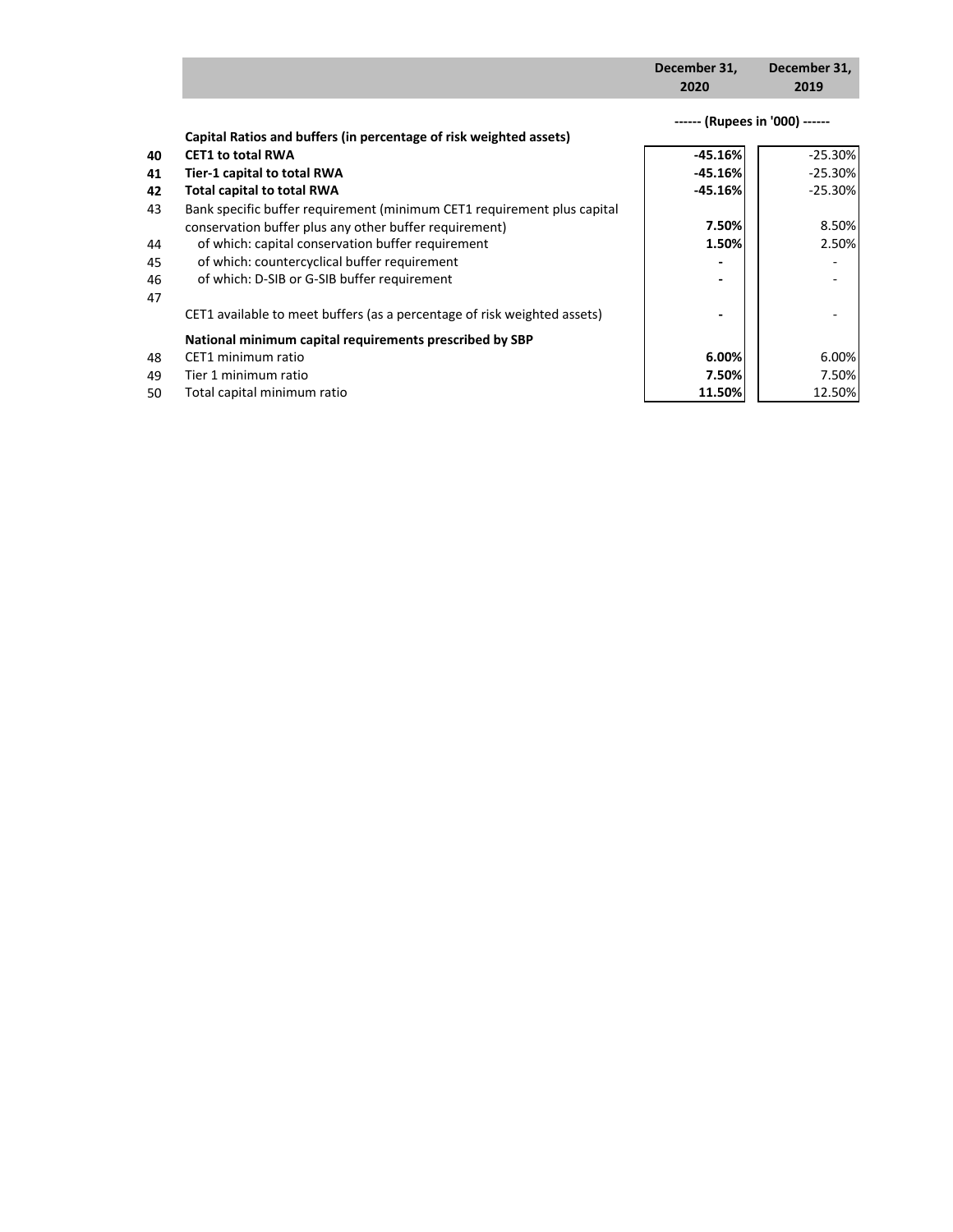|                     |                                                                                                                          | December 31, 2020                                             | December 31, 2019 |
|---------------------|--------------------------------------------------------------------------------------------------------------------------|---------------------------------------------------------------|-------------------|
|                     |                                                                                                                          | <b>Amount</b>                                                 | Amount            |
|                     | <b>Regulatory Adjustments and Additional Information</b>                                                                 |                                                               |                   |
|                     |                                                                                                                          | ---------------------- (Rupees in '000) --------------------- |                   |
| 41.2.1              | <b>Common Equity Tier 1 capital: Regulatory adjustments</b>                                                              |                                                               |                   |
| $\mathbf{1}$        | Goodwill (net of related deferred tax liability)<br>All other intangibles (net of any associated deferred tax liability) | 90,459                                                        | 148,557           |
| $\mathfrak{p}$<br>3 | Shortfall in provisions against classified assets                                                                        |                                                               |                   |
| 4                   | Deferred tax assets that rely on future profitability excluding those arising                                            |                                                               |                   |
|                     |                                                                                                                          |                                                               |                   |
|                     | from temporary differences (net of related tax liability)                                                                | 7,847,641                                                     | 5,889,304         |
| 5                   | Defined-benefit pension fund net assets                                                                                  |                                                               |                   |
| 6                   | Reciprocal cross holdings in CET1 capital instruments of banking, financial                                              |                                                               |                   |
|                     | and insurance entities.                                                                                                  |                                                               |                   |
| $\overline{7}$      | Cash flow hedge reserve                                                                                                  |                                                               |                   |
| 8                   | Investment in own shares/ CET1 instruments                                                                               |                                                               |                   |
| 9                   | Securitization gain on sale                                                                                              |                                                               |                   |
| 10                  | Capital shortfall of regulated subsidiaries                                                                              |                                                               |                   |
| 11                  | Deficit on account of revaluation from bank's holdings of fixed assets/ AFS                                              |                                                               |                   |
| 12                  | Investments in the capital instruments of banking, financial and insurance                                               |                                                               |                   |
|                     | entities that are outside the scope of regulatory consolidation, where the                                               |                                                               |                   |
|                     | bank does not own more than 10% of the issued share capital (amount                                                      |                                                               |                   |
|                     | above 10% threshold)                                                                                                     | 271,655                                                       | 299,411           |
| 13                  | Significant investments in the common stocks of banking, financial and                                                   |                                                               |                   |
|                     | insurance entities that are outside the scope of regulatory consolidation                                                |                                                               |                   |
| 14                  | Ismount shows 10% throchold)<br>Deferred Tax Assets arising from temporary differences (amount above                     |                                                               |                   |
|                     |                                                                                                                          |                                                               |                   |
|                     | 10% threshold, net of related tax liability)                                                                             | 6,711,920                                                     | 5,873,438         |
| 15                  | Amount exceeding 15% threshold                                                                                           |                                                               |                   |
| 16                  | of which: significant investments in the common stocks of financial                                                      |                                                               |                   |
|                     | entities                                                                                                                 | 231,751                                                       | 281,999           |
| 17                  | of which: deferred tax assets arising from temporary differences                                                         |                                                               |                   |
| 18                  | National specific regulatory adjustments applied to CET1 capital                                                         |                                                               |                   |
| 19                  | Investments in TFCs of other banks exceeding the prescribed limit                                                        |                                                               |                   |
| 20                  | Any other deduction specified by SBP (mention details)                                                                   |                                                               |                   |
| 21                  | Adjustment to CET1 due to insufficient AT1 and Tier 2 to cover deductions                                                |                                                               |                   |
| 22                  | Total regulatory adjustments applied to CET1 (sum of 1 to 21)                                                            | 15,153,426                                                    | 12,492,709        |

## **41.2.2 Additional Tier-1 & Tier-1 Capital: regulatory adjustments**

- 23 Investment in mutual funds exceeding the prescribed limit [SBP specific adjustment] **-** -
- 24 Investment in own AT1 capital instruments
- 25 Reciprocal cross holdings in Additional Tier 1 capital instruments of banking, financial and insurance entities
- 26 Investments in the capital instruments of banking, financial and insurance entities that are outside the scope of regulatory consolidation, where the bank does not own more than 10% of the issued share capital (amount above 10% threshold)
- 27 Significant investments in the capital instruments of banking, financial and insurance entities that are outside the scope of regulatory consolidation
- 28 Portion of deduction applied 50:50 to Tier-1 and Tier-2 capital based on pre-Basel III treatment which, during transitional period, remain subject to deduction from additional tier-1 capital
- 29 Adjustments to Additional Tier 1 due to insufficient Tier 2 to cover deductions **-** -
- 30 **Total regulatory adjustment applied to AT1 capital (sum of 23 to 29)**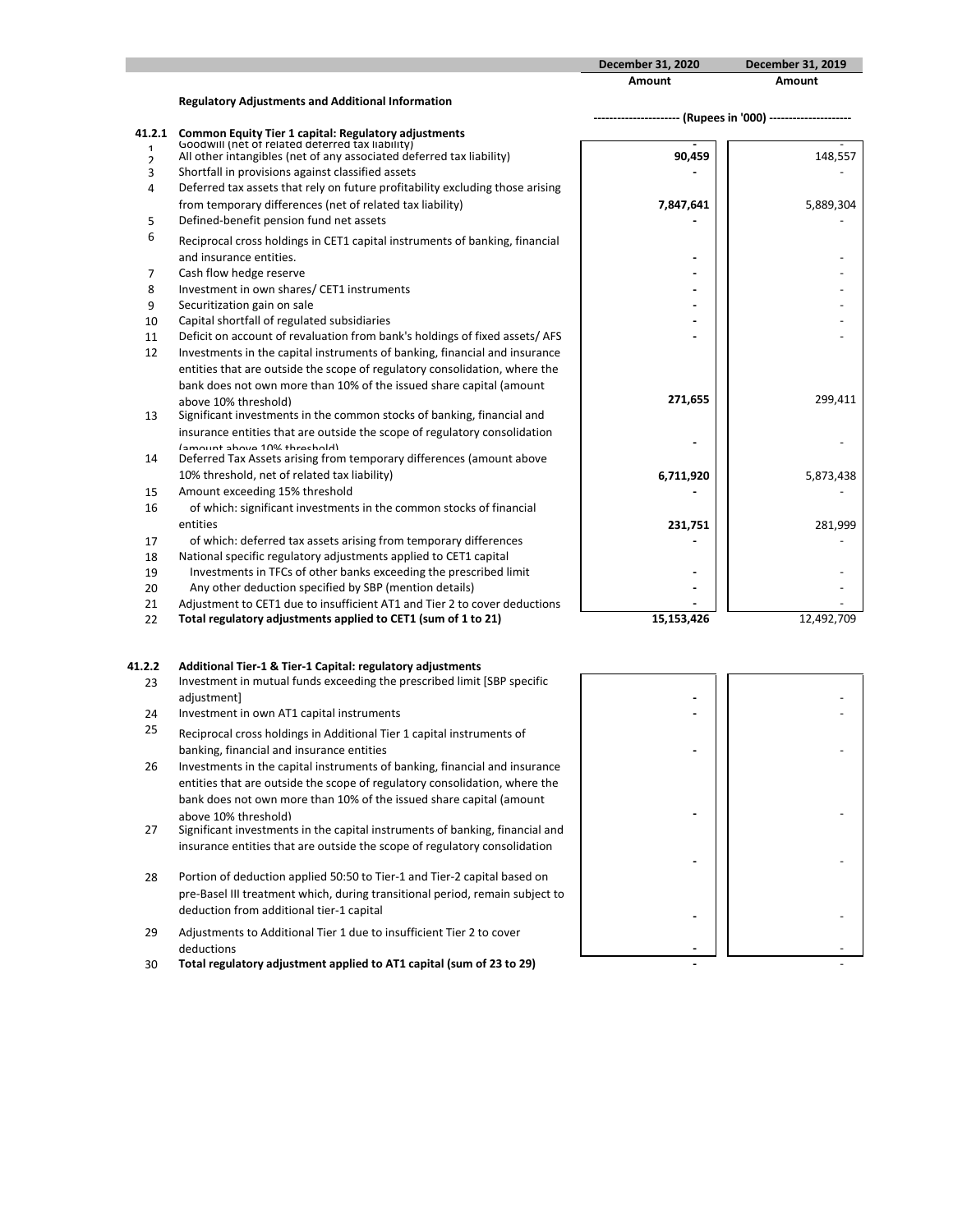|           |                                                                                                                                                                                                                                                         | <b>December 31, 2020</b> | December 31, 2019                 |
|-----------|---------------------------------------------------------------------------------------------------------------------------------------------------------------------------------------------------------------------------------------------------------|--------------------------|-----------------------------------|
|           |                                                                                                                                                                                                                                                         | Amount                   | Amount<br>(Restated)              |
| 41.2.3    | Tier 2 Capital: regulatory adjustments                                                                                                                                                                                                                  |                          | (Rupees in '000) ---------------- |
| 31        | Portion of deduction applied 50:50 to Tier-1 and Tier-2 capital based on<br>pre-Basel III treatment which, during transitional period, remain subject to<br>deduction from tier-2 capital                                                               |                          |                                   |
| 32        | Reciprocal cross holdings in Tier 2 instruments of banking, financial and<br>insurance entities                                                                                                                                                         |                          |                                   |
| 33        | Investment in own Tier 2 capital instrument                                                                                                                                                                                                             |                          |                                   |
| 34        | Investments in the capital instruments of banking, financial and insurance<br>entities that are outside the scope of regulatory consolidation, where the<br>bank does not own more than 10% of the issued share capital (amount<br>above 10% threshold) |                          |                                   |
| <b>DE</b> | Cianificant invoctments in the conital instruments issued by hanking                                                                                                                                                                                    |                          |                                   |

35 Significant investments in the capital instruments issued by banking, financial and insurance entities that are outside the scope of regulatory consolidation **-** -

36 **Total regulatory adjustment applied to T2 capital (sum of 31 to 35) -** -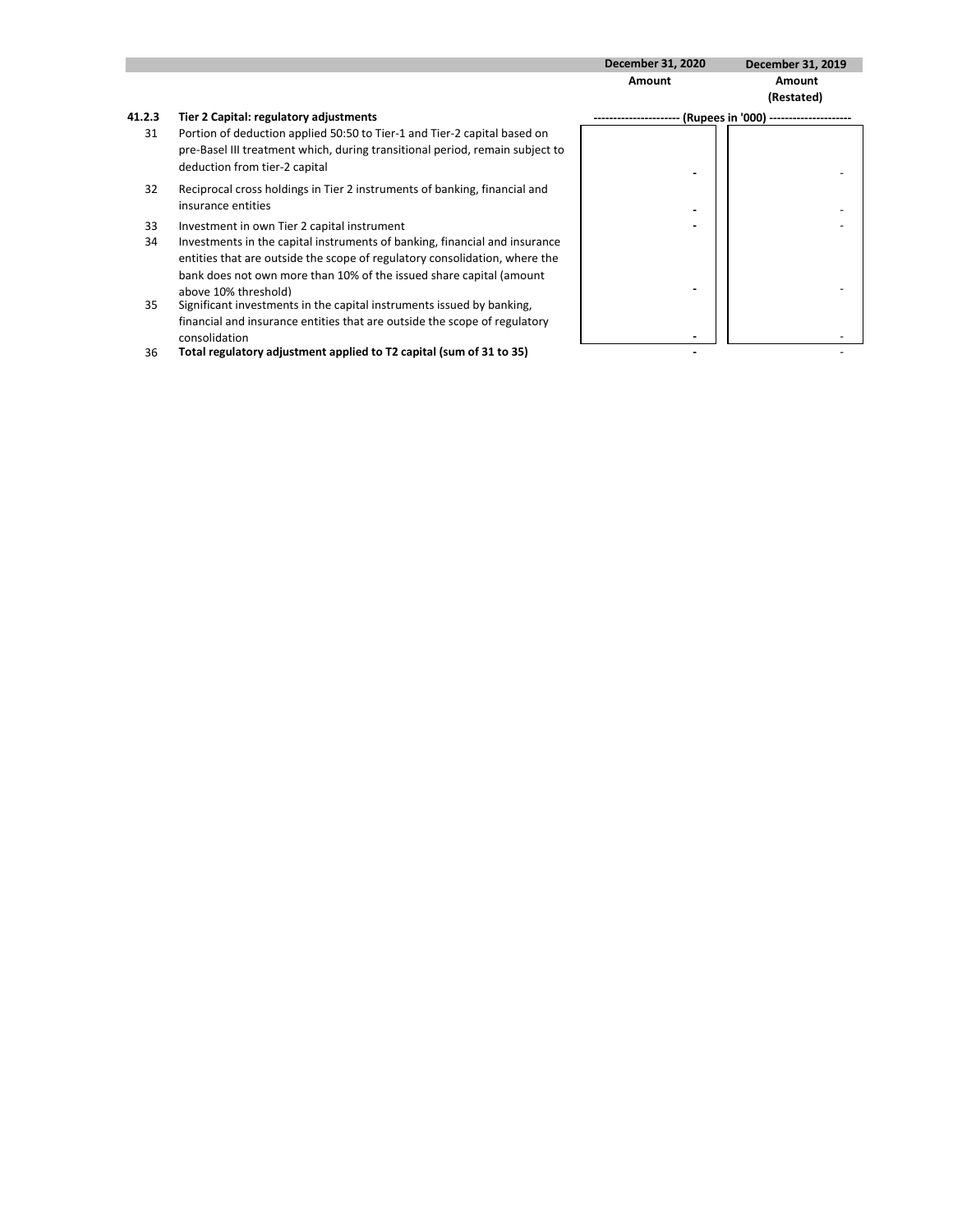**------ (Rupees in '000) ------**

#### **41.2.4 Additional Information Restated**

#### **Risk Weighted Assets subject to pre-Basel III treatment**

- 37 Risk weighted assets in respect of deduction items (which during the transitional period will be risk weighted subject to **-** -
- of which: deferred tax assets
- 
- (ii) of which: Defined-benefit pension fund net assets<br>
(iii) of which: Recognized portion of investment in capi of which: Recognized portion of investment in capital of banking, financial and insurance entities where holding is
- less than 10% of the issued common share capital of the entity
- (iv) of which: Recognized portion of investment in capital of banking, financial and insurance entities where holding is more than 10% of the issued common share capital of the entity

#### Amounts below the thresholds for deduction (before risk weighting)

- 38 Non-significant investments in the capital of other financial entities<br>39 Significant investments in the common stock of financial entities
- 39 Significant investments in the common stock of financial entities<br>40 Deferred tax assets arising from temporary differences (net of rel
- Deferred tax assets arising from temporary differences (net of related tax liability) Applicable caps on the inclusion of provisions in Tier 2
- 41 Provisions eligible for inclusion in Tier 2 in respect of exposures subject to standardized approach (prior to application of cap)
- 42 Cap on inclusion of provisions in Tier 2 under standardized approach **-** -
- 43 Provisions eligible for inclusion in Tier 2 in respect of exposures subject to internal ratings-based approach (prior to application of cap)
- 44 Cap for inclusion of provisions in Tier 2 under internal ratings-based approach

#### **41.3 Capital Structure Reconciliation**

|                                                        | December 31, 2020                                                                                     |                                                      |
|--------------------------------------------------------|-------------------------------------------------------------------------------------------------------|------------------------------------------------------|
| Table: 41.3.1                                          | <b>Balance sheet of</b><br>the published<br>financial<br>statements<br>------ (Rupees in '000) ------ | <b>Under regulatory</b><br>scope of<br>consolidation |
| <b>Assets</b>                                          |                                                                                                       |                                                      |
| Cash and balances with treasury banks                  | 11,571,282                                                                                            | 11,571,282                                           |
| Balances with other banks                              | 1,359,018                                                                                             | 1,359,018                                            |
| Lendings to financial institutions                     |                                                                                                       |                                                      |
| Investments                                            | 27,903,360                                                                                            | 27,903,360                                           |
| Advances                                               | 31,783,279                                                                                            | 31,783,279                                           |
| Fixed assets                                           | 10,188,303                                                                                            | 10,188,303                                           |
| Intangible assets                                      | 90,459                                                                                                | 90,459                                               |
| Deferred tax assets                                    | 14,279,245                                                                                            | 14,279,245                                           |
| Other assets                                           | 10,482,933                                                                                            | 10,482,933                                           |
| <b>Total assets</b>                                    | 107,657,879                                                                                           | 107,657,879                                          |
|                                                        |                                                                                                       |                                                      |
| <b>Liabilities and Equity</b><br>Bills payable         | 2,402,870                                                                                             | 2,402,870                                            |
| Borrowings                                             | 7,668,886                                                                                             | 7,668,886                                            |
| Deposits and other accounts                            | 101,887,584                                                                                           | 101,887,584                                          |
| Liabilities against assets subject to finance lease    |                                                                                                       |                                                      |
| Subordinated debt                                      | 1,495,515                                                                                             | 1,495,515                                            |
| Deferred tax liabilities                               |                                                                                                       |                                                      |
| Other liabilities                                      | 5,390,495                                                                                             | 5,390,495                                            |
| <b>Total liabilities</b>                               | 118,845,350                                                                                           | 118,845,350                                          |
|                                                        |                                                                                                       |                                                      |
| Share capital                                          | 20,500,194                                                                                            | 20,500,194                                           |
| <b>Reserves</b>                                        | (425, 043)                                                                                            | (425, 043)                                           |
| <b>Accumulated losses</b>                              | (36,074,905)                                                                                          | (36,074,905)                                         |
| Minority interest                                      |                                                                                                       |                                                      |
| Surplus on revaluation of assets - net of deferred tax | 4,812,283                                                                                             | 4,812,283                                            |
|                                                        | (11, 187, 471)                                                                                        | (11, 187, 471)                                       |
| <b>Total liabilities and equity</b>                    | 107,657,879                                                                                           | 107,657,879                                          |

|                                                                                                                                                    | December 31, 2020                                                                                                         |                                               |
|----------------------------------------------------------------------------------------------------------------------------------------------------|---------------------------------------------------------------------------------------------------------------------------|-----------------------------------------------|
| Table: 41.3.2                                                                                                                                      | <b>Balance sheet as in</b><br>published financial<br>statements<br>------------------ (Rupees in '000) ------------------ | Under regulatory<br>scope of<br>consolidation |
| <b>Assets</b>                                                                                                                                      |                                                                                                                           |                                               |
| Cash and balances with treasury banks                                                                                                              | 11,571,282                                                                                                                | 11,571,282                                    |
| Balances with other banks                                                                                                                          | 1,359,018                                                                                                                 | 1,359,018                                     |
| Lendings to financial institutions                                                                                                                 |                                                                                                                           |                                               |
| Investments                                                                                                                                        | 27,903,360                                                                                                                | 27,903,360                                    |
| of which: Non-significant investments in the capital instruments of banking, financial and insurance entities exceeding<br>10% threshold           | 271,655                                                                                                                   | 271,655                                       |
| of which: significant investments in the capital instruments issued by banking, financial and insurance entities exceeding<br>regulatory threshold | 231,751                                                                                                                   | 231,751                                       |
| of which: Mutual Funds exceeding regulatory threshold                                                                                              |                                                                                                                           |                                               |
| of which: reciprocal crossholding of capital instrument (separate for CET1, AT1, T2)                                                               |                                                                                                                           |                                               |
| of which: others (PIBs, T-Bills, Shares etc.)                                                                                                      | 27,399,954                                                                                                                | 27,399,954                                    |

| 21,671 | 40,508 |
|--------|--------|
|        |        |
|        |        |
|        |        |
|        |        |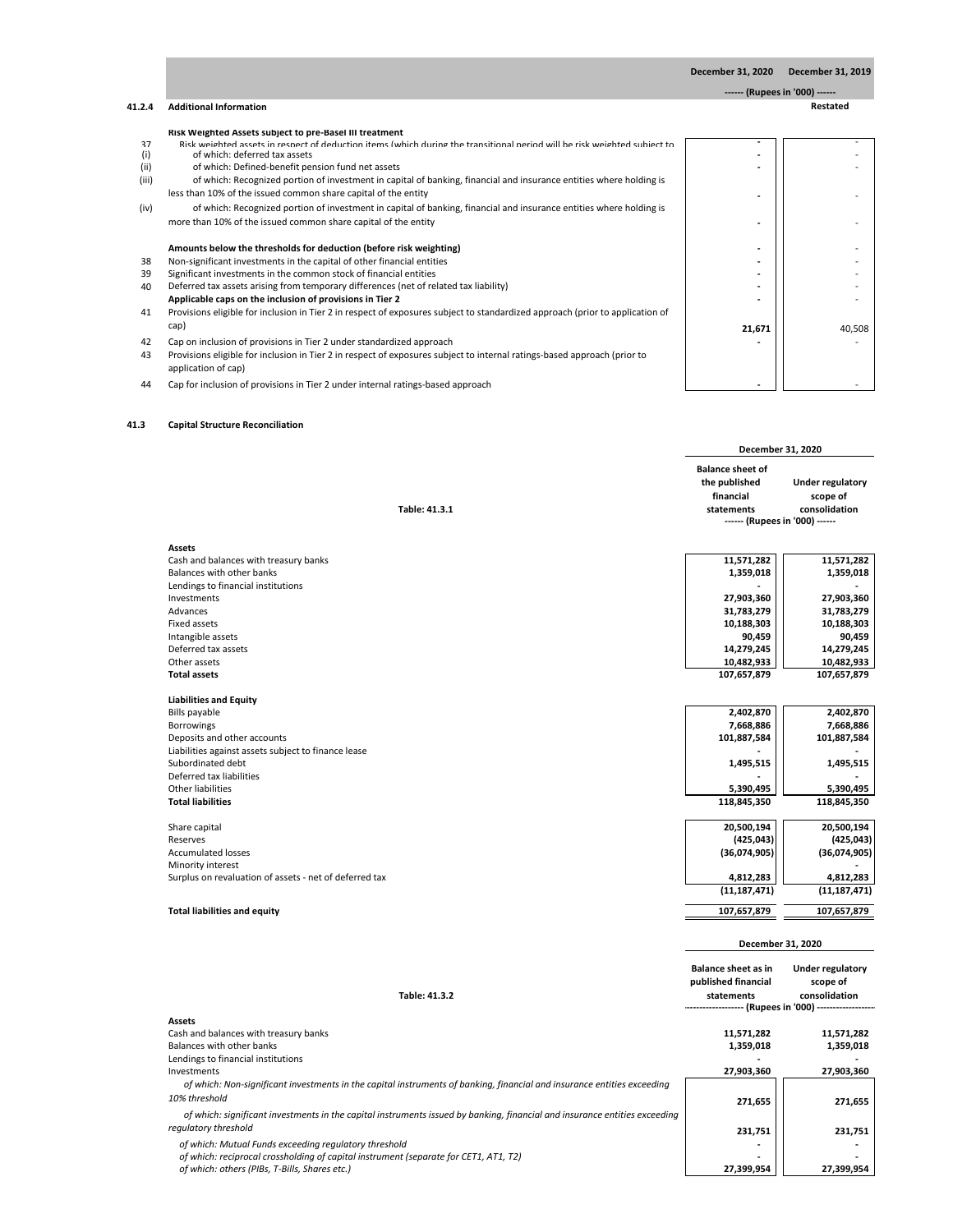| of which: general provisions reflected in Tier 2 capital<br>21,671<br>21,671<br><b>Fixed assets</b><br>10,188,303<br>10,188,303<br>Intangibles<br>90,459<br>90,459<br>14,279,245<br>14,279,245<br>Deferred tax assets<br>of which: DTAs that rely on future profitability excluding those arising from temporary differences<br>7,847,641<br>7,847,641<br>of which: DTAs arising from temporary differences exceeding regulatory threshold<br>6,431,604<br>6,431,604<br>Other assets<br>10,482,933<br>10,482,933<br>of which: Goodwill<br>of which: Defined-benefit pension fund net assets<br>107,657,879<br>107,657,879<br><b>Total assets</b><br><b>Liabilities and equity</b><br>2,402,870<br>2,402,870<br><b>Bills payable</b><br>7,668,886<br>7,668,886<br><b>Borrowings</b><br>Deposits and other accounts<br>101,887,584<br>101,887,584<br>Sub-ordinated loans<br>1,495,515<br>1,495,515<br>of which: eligible for inclusion in AT1<br>$\overline{\phantom{0}}$<br>of which: eligible for inclusion in Tier 2<br>$\overline{\phantom{a}}$<br>Liabilities against assets subject to finance lease<br>Deferred tax liabilities<br>of which: DTLs related to goodwill<br>of which: DTLs related to intangible assets<br>of which: DTLs related to defined pension fund net assets<br>of which: other deferred tax liabilities<br>Other liabilities<br>5,390,495<br>5,390,495<br><b>Total liabilities</b><br>118,845,350<br>118,845,350<br>Share capital<br>26,381,510<br>26,381,510<br>of which: amount eligible for CET1<br>26,381,510<br>26,381,510<br>of which: amount eligible for AT1<br>Reserves<br>(6,306,359)<br>(6,306,359)<br>of which: portion eligible for inclusion in CET1 - Balance of share premium<br>1,000,000<br>1,000,000<br>of which: portion eligible for inclusion in CET1 - Statutory reserves<br>154,162<br>154,162<br>of which: portion eligible for inclusion in CET1 - Discount on issue of shares<br>(5,881,316)<br>(5,881,316)<br>(1,579,205)<br>(1,579,205)<br>of which: portion eligible for inclusion in CET1 - Reserve arising on amalgamation<br>of which: portion eligible for inclusion in Tier 2<br>(36,074,905)<br>(36,074,905)<br>Unappropriated profit / (losses)<br>Minority Interest<br>of which: portion eligible for inclusion in CET1<br>$\sim$<br>of which: portion eligible for inclusion in AT1<br>of which: portion eligible for inclusion in Tier 2<br>Surplus on revaluation of assets - net of deferred tax<br>4,812,283<br>4,812,283<br>of which: Revaluation reserves on Fixed Assets<br>3,780,008<br>3,780,008<br>of which: Unrealized Gains/Losses on AFS<br>511,688<br>511,688<br>In case of Deficit on revaluation (deduction from CET1)<br>107,657,879<br>107,657,879<br><b>Total liabilities and equity</b> | Advances                                                                                         | 31,783,279 | 31,783,279 |
|-------------------------------------------------------------------------------------------------------------------------------------------------------------------------------------------------------------------------------------------------------------------------------------------------------------------------------------------------------------------------------------------------------------------------------------------------------------------------------------------------------------------------------------------------------------------------------------------------------------------------------------------------------------------------------------------------------------------------------------------------------------------------------------------------------------------------------------------------------------------------------------------------------------------------------------------------------------------------------------------------------------------------------------------------------------------------------------------------------------------------------------------------------------------------------------------------------------------------------------------------------------------------------------------------------------------------------------------------------------------------------------------------------------------------------------------------------------------------------------------------------------------------------------------------------------------------------------------------------------------------------------------------------------------------------------------------------------------------------------------------------------------------------------------------------------------------------------------------------------------------------------------------------------------------------------------------------------------------------------------------------------------------------------------------------------------------------------------------------------------------------------------------------------------------------------------------------------------------------------------------------------------------------------------------------------------------------------------------------------------------------------------------------------------------------------------------------------------------------------------------------------------------------------------------------------------------------------------------------------------------------------------------------------------------------------------------------------------------------------------------------------------------------|--------------------------------------------------------------------------------------------------|------------|------------|
|                                                                                                                                                                                                                                                                                                                                                                                                                                                                                                                                                                                                                                                                                                                                                                                                                                                                                                                                                                                                                                                                                                                                                                                                                                                                                                                                                                                                                                                                                                                                                                                                                                                                                                                                                                                                                                                                                                                                                                                                                                                                                                                                                                                                                                                                                                                                                                                                                                                                                                                                                                                                                                                                                                                                                                               | of which: shortfall in provisions / excess of total EL amount over eligible provisions under IRB |            |            |
|                                                                                                                                                                                                                                                                                                                                                                                                                                                                                                                                                                                                                                                                                                                                                                                                                                                                                                                                                                                                                                                                                                                                                                                                                                                                                                                                                                                                                                                                                                                                                                                                                                                                                                                                                                                                                                                                                                                                                                                                                                                                                                                                                                                                                                                                                                                                                                                                                                                                                                                                                                                                                                                                                                                                                                               |                                                                                                  |            |            |
|                                                                                                                                                                                                                                                                                                                                                                                                                                                                                                                                                                                                                                                                                                                                                                                                                                                                                                                                                                                                                                                                                                                                                                                                                                                                                                                                                                                                                                                                                                                                                                                                                                                                                                                                                                                                                                                                                                                                                                                                                                                                                                                                                                                                                                                                                                                                                                                                                                                                                                                                                                                                                                                                                                                                                                               |                                                                                                  |            |            |
|                                                                                                                                                                                                                                                                                                                                                                                                                                                                                                                                                                                                                                                                                                                                                                                                                                                                                                                                                                                                                                                                                                                                                                                                                                                                                                                                                                                                                                                                                                                                                                                                                                                                                                                                                                                                                                                                                                                                                                                                                                                                                                                                                                                                                                                                                                                                                                                                                                                                                                                                                                                                                                                                                                                                                                               |                                                                                                  |            |            |
|                                                                                                                                                                                                                                                                                                                                                                                                                                                                                                                                                                                                                                                                                                                                                                                                                                                                                                                                                                                                                                                                                                                                                                                                                                                                                                                                                                                                                                                                                                                                                                                                                                                                                                                                                                                                                                                                                                                                                                                                                                                                                                                                                                                                                                                                                                                                                                                                                                                                                                                                                                                                                                                                                                                                                                               |                                                                                                  |            |            |
|                                                                                                                                                                                                                                                                                                                                                                                                                                                                                                                                                                                                                                                                                                                                                                                                                                                                                                                                                                                                                                                                                                                                                                                                                                                                                                                                                                                                                                                                                                                                                                                                                                                                                                                                                                                                                                                                                                                                                                                                                                                                                                                                                                                                                                                                                                                                                                                                                                                                                                                                                                                                                                                                                                                                                                               |                                                                                                  |            |            |
|                                                                                                                                                                                                                                                                                                                                                                                                                                                                                                                                                                                                                                                                                                                                                                                                                                                                                                                                                                                                                                                                                                                                                                                                                                                                                                                                                                                                                                                                                                                                                                                                                                                                                                                                                                                                                                                                                                                                                                                                                                                                                                                                                                                                                                                                                                                                                                                                                                                                                                                                                                                                                                                                                                                                                                               |                                                                                                  |            |            |
|                                                                                                                                                                                                                                                                                                                                                                                                                                                                                                                                                                                                                                                                                                                                                                                                                                                                                                                                                                                                                                                                                                                                                                                                                                                                                                                                                                                                                                                                                                                                                                                                                                                                                                                                                                                                                                                                                                                                                                                                                                                                                                                                                                                                                                                                                                                                                                                                                                                                                                                                                                                                                                                                                                                                                                               |                                                                                                  |            |            |
|                                                                                                                                                                                                                                                                                                                                                                                                                                                                                                                                                                                                                                                                                                                                                                                                                                                                                                                                                                                                                                                                                                                                                                                                                                                                                                                                                                                                                                                                                                                                                                                                                                                                                                                                                                                                                                                                                                                                                                                                                                                                                                                                                                                                                                                                                                                                                                                                                                                                                                                                                                                                                                                                                                                                                                               |                                                                                                  |            |            |
|                                                                                                                                                                                                                                                                                                                                                                                                                                                                                                                                                                                                                                                                                                                                                                                                                                                                                                                                                                                                                                                                                                                                                                                                                                                                                                                                                                                                                                                                                                                                                                                                                                                                                                                                                                                                                                                                                                                                                                                                                                                                                                                                                                                                                                                                                                                                                                                                                                                                                                                                                                                                                                                                                                                                                                               |                                                                                                  |            |            |
|                                                                                                                                                                                                                                                                                                                                                                                                                                                                                                                                                                                                                                                                                                                                                                                                                                                                                                                                                                                                                                                                                                                                                                                                                                                                                                                                                                                                                                                                                                                                                                                                                                                                                                                                                                                                                                                                                                                                                                                                                                                                                                                                                                                                                                                                                                                                                                                                                                                                                                                                                                                                                                                                                                                                                                               |                                                                                                  |            |            |
|                                                                                                                                                                                                                                                                                                                                                                                                                                                                                                                                                                                                                                                                                                                                                                                                                                                                                                                                                                                                                                                                                                                                                                                                                                                                                                                                                                                                                                                                                                                                                                                                                                                                                                                                                                                                                                                                                                                                                                                                                                                                                                                                                                                                                                                                                                                                                                                                                                                                                                                                                                                                                                                                                                                                                                               |                                                                                                  |            |            |
|                                                                                                                                                                                                                                                                                                                                                                                                                                                                                                                                                                                                                                                                                                                                                                                                                                                                                                                                                                                                                                                                                                                                                                                                                                                                                                                                                                                                                                                                                                                                                                                                                                                                                                                                                                                                                                                                                                                                                                                                                                                                                                                                                                                                                                                                                                                                                                                                                                                                                                                                                                                                                                                                                                                                                                               |                                                                                                  |            |            |
|                                                                                                                                                                                                                                                                                                                                                                                                                                                                                                                                                                                                                                                                                                                                                                                                                                                                                                                                                                                                                                                                                                                                                                                                                                                                                                                                                                                                                                                                                                                                                                                                                                                                                                                                                                                                                                                                                                                                                                                                                                                                                                                                                                                                                                                                                                                                                                                                                                                                                                                                                                                                                                                                                                                                                                               |                                                                                                  |            |            |
|                                                                                                                                                                                                                                                                                                                                                                                                                                                                                                                                                                                                                                                                                                                                                                                                                                                                                                                                                                                                                                                                                                                                                                                                                                                                                                                                                                                                                                                                                                                                                                                                                                                                                                                                                                                                                                                                                                                                                                                                                                                                                                                                                                                                                                                                                                                                                                                                                                                                                                                                                                                                                                                                                                                                                                               |                                                                                                  |            |            |
|                                                                                                                                                                                                                                                                                                                                                                                                                                                                                                                                                                                                                                                                                                                                                                                                                                                                                                                                                                                                                                                                                                                                                                                                                                                                                                                                                                                                                                                                                                                                                                                                                                                                                                                                                                                                                                                                                                                                                                                                                                                                                                                                                                                                                                                                                                                                                                                                                                                                                                                                                                                                                                                                                                                                                                               |                                                                                                  |            |            |
|                                                                                                                                                                                                                                                                                                                                                                                                                                                                                                                                                                                                                                                                                                                                                                                                                                                                                                                                                                                                                                                                                                                                                                                                                                                                                                                                                                                                                                                                                                                                                                                                                                                                                                                                                                                                                                                                                                                                                                                                                                                                                                                                                                                                                                                                                                                                                                                                                                                                                                                                                                                                                                                                                                                                                                               |                                                                                                  |            |            |
|                                                                                                                                                                                                                                                                                                                                                                                                                                                                                                                                                                                                                                                                                                                                                                                                                                                                                                                                                                                                                                                                                                                                                                                                                                                                                                                                                                                                                                                                                                                                                                                                                                                                                                                                                                                                                                                                                                                                                                                                                                                                                                                                                                                                                                                                                                                                                                                                                                                                                                                                                                                                                                                                                                                                                                               |                                                                                                  |            |            |
|                                                                                                                                                                                                                                                                                                                                                                                                                                                                                                                                                                                                                                                                                                                                                                                                                                                                                                                                                                                                                                                                                                                                                                                                                                                                                                                                                                                                                                                                                                                                                                                                                                                                                                                                                                                                                                                                                                                                                                                                                                                                                                                                                                                                                                                                                                                                                                                                                                                                                                                                                                                                                                                                                                                                                                               |                                                                                                  |            |            |
|                                                                                                                                                                                                                                                                                                                                                                                                                                                                                                                                                                                                                                                                                                                                                                                                                                                                                                                                                                                                                                                                                                                                                                                                                                                                                                                                                                                                                                                                                                                                                                                                                                                                                                                                                                                                                                                                                                                                                                                                                                                                                                                                                                                                                                                                                                                                                                                                                                                                                                                                                                                                                                                                                                                                                                               |                                                                                                  |            |            |
|                                                                                                                                                                                                                                                                                                                                                                                                                                                                                                                                                                                                                                                                                                                                                                                                                                                                                                                                                                                                                                                                                                                                                                                                                                                                                                                                                                                                                                                                                                                                                                                                                                                                                                                                                                                                                                                                                                                                                                                                                                                                                                                                                                                                                                                                                                                                                                                                                                                                                                                                                                                                                                                                                                                                                                               |                                                                                                  |            |            |
|                                                                                                                                                                                                                                                                                                                                                                                                                                                                                                                                                                                                                                                                                                                                                                                                                                                                                                                                                                                                                                                                                                                                                                                                                                                                                                                                                                                                                                                                                                                                                                                                                                                                                                                                                                                                                                                                                                                                                                                                                                                                                                                                                                                                                                                                                                                                                                                                                                                                                                                                                                                                                                                                                                                                                                               |                                                                                                  |            |            |
|                                                                                                                                                                                                                                                                                                                                                                                                                                                                                                                                                                                                                                                                                                                                                                                                                                                                                                                                                                                                                                                                                                                                                                                                                                                                                                                                                                                                                                                                                                                                                                                                                                                                                                                                                                                                                                                                                                                                                                                                                                                                                                                                                                                                                                                                                                                                                                                                                                                                                                                                                                                                                                                                                                                                                                               |                                                                                                  |            |            |
|                                                                                                                                                                                                                                                                                                                                                                                                                                                                                                                                                                                                                                                                                                                                                                                                                                                                                                                                                                                                                                                                                                                                                                                                                                                                                                                                                                                                                                                                                                                                                                                                                                                                                                                                                                                                                                                                                                                                                                                                                                                                                                                                                                                                                                                                                                                                                                                                                                                                                                                                                                                                                                                                                                                                                                               |                                                                                                  |            |            |
|                                                                                                                                                                                                                                                                                                                                                                                                                                                                                                                                                                                                                                                                                                                                                                                                                                                                                                                                                                                                                                                                                                                                                                                                                                                                                                                                                                                                                                                                                                                                                                                                                                                                                                                                                                                                                                                                                                                                                                                                                                                                                                                                                                                                                                                                                                                                                                                                                                                                                                                                                                                                                                                                                                                                                                               |                                                                                                  |            |            |
|                                                                                                                                                                                                                                                                                                                                                                                                                                                                                                                                                                                                                                                                                                                                                                                                                                                                                                                                                                                                                                                                                                                                                                                                                                                                                                                                                                                                                                                                                                                                                                                                                                                                                                                                                                                                                                                                                                                                                                                                                                                                                                                                                                                                                                                                                                                                                                                                                                                                                                                                                                                                                                                                                                                                                                               |                                                                                                  |            |            |
|                                                                                                                                                                                                                                                                                                                                                                                                                                                                                                                                                                                                                                                                                                                                                                                                                                                                                                                                                                                                                                                                                                                                                                                                                                                                                                                                                                                                                                                                                                                                                                                                                                                                                                                                                                                                                                                                                                                                                                                                                                                                                                                                                                                                                                                                                                                                                                                                                                                                                                                                                                                                                                                                                                                                                                               |                                                                                                  |            |            |
|                                                                                                                                                                                                                                                                                                                                                                                                                                                                                                                                                                                                                                                                                                                                                                                                                                                                                                                                                                                                                                                                                                                                                                                                                                                                                                                                                                                                                                                                                                                                                                                                                                                                                                                                                                                                                                                                                                                                                                                                                                                                                                                                                                                                                                                                                                                                                                                                                                                                                                                                                                                                                                                                                                                                                                               |                                                                                                  |            |            |
|                                                                                                                                                                                                                                                                                                                                                                                                                                                                                                                                                                                                                                                                                                                                                                                                                                                                                                                                                                                                                                                                                                                                                                                                                                                                                                                                                                                                                                                                                                                                                                                                                                                                                                                                                                                                                                                                                                                                                                                                                                                                                                                                                                                                                                                                                                                                                                                                                                                                                                                                                                                                                                                                                                                                                                               |                                                                                                  |            |            |
|                                                                                                                                                                                                                                                                                                                                                                                                                                                                                                                                                                                                                                                                                                                                                                                                                                                                                                                                                                                                                                                                                                                                                                                                                                                                                                                                                                                                                                                                                                                                                                                                                                                                                                                                                                                                                                                                                                                                                                                                                                                                                                                                                                                                                                                                                                                                                                                                                                                                                                                                                                                                                                                                                                                                                                               |                                                                                                  |            |            |
|                                                                                                                                                                                                                                                                                                                                                                                                                                                                                                                                                                                                                                                                                                                                                                                                                                                                                                                                                                                                                                                                                                                                                                                                                                                                                                                                                                                                                                                                                                                                                                                                                                                                                                                                                                                                                                                                                                                                                                                                                                                                                                                                                                                                                                                                                                                                                                                                                                                                                                                                                                                                                                                                                                                                                                               |                                                                                                  |            |            |
|                                                                                                                                                                                                                                                                                                                                                                                                                                                                                                                                                                                                                                                                                                                                                                                                                                                                                                                                                                                                                                                                                                                                                                                                                                                                                                                                                                                                                                                                                                                                                                                                                                                                                                                                                                                                                                                                                                                                                                                                                                                                                                                                                                                                                                                                                                                                                                                                                                                                                                                                                                                                                                                                                                                                                                               |                                                                                                  |            |            |
|                                                                                                                                                                                                                                                                                                                                                                                                                                                                                                                                                                                                                                                                                                                                                                                                                                                                                                                                                                                                                                                                                                                                                                                                                                                                                                                                                                                                                                                                                                                                                                                                                                                                                                                                                                                                                                                                                                                                                                                                                                                                                                                                                                                                                                                                                                                                                                                                                                                                                                                                                                                                                                                                                                                                                                               |                                                                                                  |            |            |
|                                                                                                                                                                                                                                                                                                                                                                                                                                                                                                                                                                                                                                                                                                                                                                                                                                                                                                                                                                                                                                                                                                                                                                                                                                                                                                                                                                                                                                                                                                                                                                                                                                                                                                                                                                                                                                                                                                                                                                                                                                                                                                                                                                                                                                                                                                                                                                                                                                                                                                                                                                                                                                                                                                                                                                               |                                                                                                  |            |            |
|                                                                                                                                                                                                                                                                                                                                                                                                                                                                                                                                                                                                                                                                                                                                                                                                                                                                                                                                                                                                                                                                                                                                                                                                                                                                                                                                                                                                                                                                                                                                                                                                                                                                                                                                                                                                                                                                                                                                                                                                                                                                                                                                                                                                                                                                                                                                                                                                                                                                                                                                                                                                                                                                                                                                                                               |                                                                                                  |            |            |
|                                                                                                                                                                                                                                                                                                                                                                                                                                                                                                                                                                                                                                                                                                                                                                                                                                                                                                                                                                                                                                                                                                                                                                                                                                                                                                                                                                                                                                                                                                                                                                                                                                                                                                                                                                                                                                                                                                                                                                                                                                                                                                                                                                                                                                                                                                                                                                                                                                                                                                                                                                                                                                                                                                                                                                               |                                                                                                  |            |            |
|                                                                                                                                                                                                                                                                                                                                                                                                                                                                                                                                                                                                                                                                                                                                                                                                                                                                                                                                                                                                                                                                                                                                                                                                                                                                                                                                                                                                                                                                                                                                                                                                                                                                                                                                                                                                                                                                                                                                                                                                                                                                                                                                                                                                                                                                                                                                                                                                                                                                                                                                                                                                                                                                                                                                                                               |                                                                                                  |            |            |
|                                                                                                                                                                                                                                                                                                                                                                                                                                                                                                                                                                                                                                                                                                                                                                                                                                                                                                                                                                                                                                                                                                                                                                                                                                                                                                                                                                                                                                                                                                                                                                                                                                                                                                                                                                                                                                                                                                                                                                                                                                                                                                                                                                                                                                                                                                                                                                                                                                                                                                                                                                                                                                                                                                                                                                               |                                                                                                  |            |            |
|                                                                                                                                                                                                                                                                                                                                                                                                                                                                                                                                                                                                                                                                                                                                                                                                                                                                                                                                                                                                                                                                                                                                                                                                                                                                                                                                                                                                                                                                                                                                                                                                                                                                                                                                                                                                                                                                                                                                                                                                                                                                                                                                                                                                                                                                                                                                                                                                                                                                                                                                                                                                                                                                                                                                                                               |                                                                                                  |            |            |
|                                                                                                                                                                                                                                                                                                                                                                                                                                                                                                                                                                                                                                                                                                                                                                                                                                                                                                                                                                                                                                                                                                                                                                                                                                                                                                                                                                                                                                                                                                                                                                                                                                                                                                                                                                                                                                                                                                                                                                                                                                                                                                                                                                                                                                                                                                                                                                                                                                                                                                                                                                                                                                                                                                                                                                               |                                                                                                  |            |            |
|                                                                                                                                                                                                                                                                                                                                                                                                                                                                                                                                                                                                                                                                                                                                                                                                                                                                                                                                                                                                                                                                                                                                                                                                                                                                                                                                                                                                                                                                                                                                                                                                                                                                                                                                                                                                                                                                                                                                                                                                                                                                                                                                                                                                                                                                                                                                                                                                                                                                                                                                                                                                                                                                                                                                                                               |                                                                                                  |            |            |
|                                                                                                                                                                                                                                                                                                                                                                                                                                                                                                                                                                                                                                                                                                                                                                                                                                                                                                                                                                                                                                                                                                                                                                                                                                                                                                                                                                                                                                                                                                                                                                                                                                                                                                                                                                                                                                                                                                                                                                                                                                                                                                                                                                                                                                                                                                                                                                                                                                                                                                                                                                                                                                                                                                                                                                               |                                                                                                  |            |            |
|                                                                                                                                                                                                                                                                                                                                                                                                                                                                                                                                                                                                                                                                                                                                                                                                                                                                                                                                                                                                                                                                                                                                                                                                                                                                                                                                                                                                                                                                                                                                                                                                                                                                                                                                                                                                                                                                                                                                                                                                                                                                                                                                                                                                                                                                                                                                                                                                                                                                                                                                                                                                                                                                                                                                                                               |                                                                                                  |            |            |
|                                                                                                                                                                                                                                                                                                                                                                                                                                                                                                                                                                                                                                                                                                                                                                                                                                                                                                                                                                                                                                                                                                                                                                                                                                                                                                                                                                                                                                                                                                                                                                                                                                                                                                                                                                                                                                                                                                                                                                                                                                                                                                                                                                                                                                                                                                                                                                                                                                                                                                                                                                                                                                                                                                                                                                               |                                                                                                  |            |            |
|                                                                                                                                                                                                                                                                                                                                                                                                                                                                                                                                                                                                                                                                                                                                                                                                                                                                                                                                                                                                                                                                                                                                                                                                                                                                                                                                                                                                                                                                                                                                                                                                                                                                                                                                                                                                                                                                                                                                                                                                                                                                                                                                                                                                                                                                                                                                                                                                                                                                                                                                                                                                                                                                                                                                                                               |                                                                                                  |            |            |
|                                                                                                                                                                                                                                                                                                                                                                                                                                                                                                                                                                                                                                                                                                                                                                                                                                                                                                                                                                                                                                                                                                                                                                                                                                                                                                                                                                                                                                                                                                                                                                                                                                                                                                                                                                                                                                                                                                                                                                                                                                                                                                                                                                                                                                                                                                                                                                                                                                                                                                                                                                                                                                                                                                                                                                               |                                                                                                  |            |            |
|                                                                                                                                                                                                                                                                                                                                                                                                                                                                                                                                                                                                                                                                                                                                                                                                                                                                                                                                                                                                                                                                                                                                                                                                                                                                                                                                                                                                                                                                                                                                                                                                                                                                                                                                                                                                                                                                                                                                                                                                                                                                                                                                                                                                                                                                                                                                                                                                                                                                                                                                                                                                                                                                                                                                                                               |                                                                                                  |            |            |
|                                                                                                                                                                                                                                                                                                                                                                                                                                                                                                                                                                                                                                                                                                                                                                                                                                                                                                                                                                                                                                                                                                                                                                                                                                                                                                                                                                                                                                                                                                                                                                                                                                                                                                                                                                                                                                                                                                                                                                                                                                                                                                                                                                                                                                                                                                                                                                                                                                                                                                                                                                                                                                                                                                                                                                               |                                                                                                  |            |            |
|                                                                                                                                                                                                                                                                                                                                                                                                                                                                                                                                                                                                                                                                                                                                                                                                                                                                                                                                                                                                                                                                                                                                                                                                                                                                                                                                                                                                                                                                                                                                                                                                                                                                                                                                                                                                                                                                                                                                                                                                                                                                                                                                                                                                                                                                                                                                                                                                                                                                                                                                                                                                                                                                                                                                                                               |                                                                                                  |            |            |

|                |                                                                                                                              | <b>Component of</b>                  | Source based on              |
|----------------|------------------------------------------------------------------------------------------------------------------------------|--------------------------------------|------------------------------|
|                |                                                                                                                              | regulatory capital                   | reference number             |
|                | Table: 41.3.3                                                                                                                | reported by bank<br>(Rupees in '000) | from step 2                  |
|                | Common Equity Tier 1 capital (CET1): Instruments and reserves                                                                |                                      |                              |
| 1              | Fully paid-up capital / capital deposited with SBP                                                                           | 26,381,510                           |                              |
| 2              | Balance in Share Premium Account                                                                                             | 1,000,000                            | (s)                          |
| 3              | Reserve for issue of bonus shares                                                                                            |                                      |                              |
| $\overline{4}$ | General / statutory reserves                                                                                                 | (7,306,359)                          | (u)                          |
| 5              | Gain / (losses) on derivatives held as Cash Flow Hedge                                                                       |                                      |                              |
| 6              | Unappropriated / unremitted profits / (losses)                                                                               | (36,074,905)                         | (w)                          |
| 7              | Minority Interests arising from CET1 capital instruments issued to third party by consolidated bank subsidiaries (amount     |                                      |                              |
|                | allowed in CET1 capital of the consolidation group)                                                                          |                                      | (x)                          |
|                |                                                                                                                              |                                      |                              |
| 8              | <b>CET 1 before Regulatory Adjustments</b>                                                                                   | (15,999,754)                         |                              |
|                | Common Equity Tier 1 capital: Regulatory adjustments                                                                         |                                      |                              |
| 9              | Goodwill (net of related deferred tax liability)                                                                             |                                      | $(i) - (o)$                  |
| 10             | All other intangibles (net of any associated deferred tax liability)                                                         | (90, 459)                            | $(k) - (p)$                  |
| 11             | Shortfall of provisions against classified assets                                                                            |                                      | (f)                          |
| 12             | Deferred tax assets that rely on future profitability excluding those arising from temporary differences (net of related tax |                                      |                              |
|                | liability)                                                                                                                   | (7, 847, 641)                        | ${(h) - (r) * x\%}$          |
|                |                                                                                                                              |                                      |                              |
| 13<br>14       | Defined-benefit pension fund net assets                                                                                      |                                      | $\{(I) - (q)\} * x\%$<br>(d) |
| 15             | Reciprocal cross holdings in CET1 capital instruments<br>Cash flow hedge reserve                                             |                                      |                              |
| 16             | Investment in own shares/ CET1 instruments                                                                                   |                                      |                              |
| 17             | Securitization gain on sale                                                                                                  |                                      |                              |
| 18             | Capital shortfall of regulated subsidiaries                                                                                  |                                      |                              |
| 19             | Deficit on account of revaluation from bank's holdings of fixed assets/AFS                                                   |                                      |                              |
|                |                                                                                                                              |                                      | (ab)                         |
| 20             | Investments in the capital instruments of banking, financial and insurance entities that are outside the scope of regulatory |                                      |                              |
|                | consolidation, where the bank does not own more than 10% of the issued share capital (amount above 10% threshold)            |                                      | $(a) - (ac) - (ae)$          |
|                |                                                                                                                              |                                      |                              |
|                |                                                                                                                              | (271, 655)                           |                              |
|                |                                                                                                                              |                                      |                              |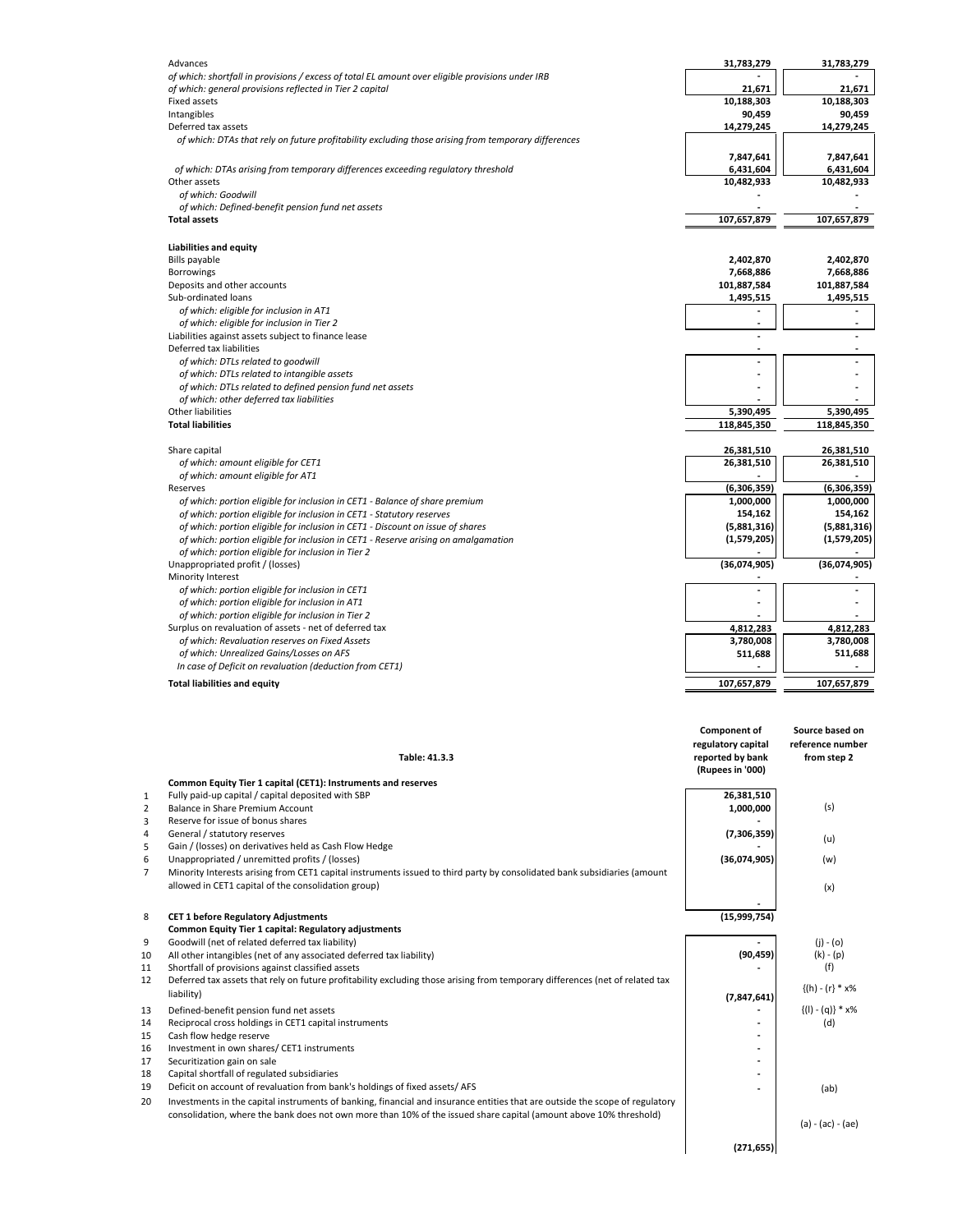| 21 | Significant investments in the capital instruments issued by banking, financial and insurance entities that are outside the<br>scope of regulatory consolidation (that are not common shares) |                | $(b) - (ad) - (af)$ |
|----|-----------------------------------------------------------------------------------------------------------------------------------------------------------------------------------------------|----------------|---------------------|
|    |                                                                                                                                                                                               | (231,751)      |                     |
| 22 | Deferred tax assets arising from temporary differences (amount above 10% threshold, net of related tax liability)                                                                             | (6,711,920)    | (i)                 |
| 23 | Amount exceeding 15% threshold                                                                                                                                                                |                |                     |
| 24 | of which: significant investments in the common stocks of financial entities                                                                                                                  | -              |                     |
| 25 | of which: deferred tax assets arising from temporary differences                                                                                                                              |                |                     |
| 26 | National specific regulatory adjustments applied to CET1 capital                                                                                                                              | ۰              |                     |
| 27 | of which: Investment in TFCs of other banks exceeding the prescribed limit                                                                                                                    | ۰              |                     |
| 28 | of which: Any other deduction specified by SBP - Investment in Subsidiary                                                                                                                     |                |                     |
| 29 | Regulatory adjustment applied to CET1 due to insufficient AT1 and Tier 2 to cover deductions                                                                                                  | ۰<br>-         |                     |
|    |                                                                                                                                                                                               |                |                     |
| 30 | Total regulatory adjustments applied to CET1 (sum of 9 to 29)                                                                                                                                 | (15, 153, 426) |                     |
| 31 | <b>Common Equity Tier 1</b>                                                                                                                                                                   | (31, 153, 180) |                     |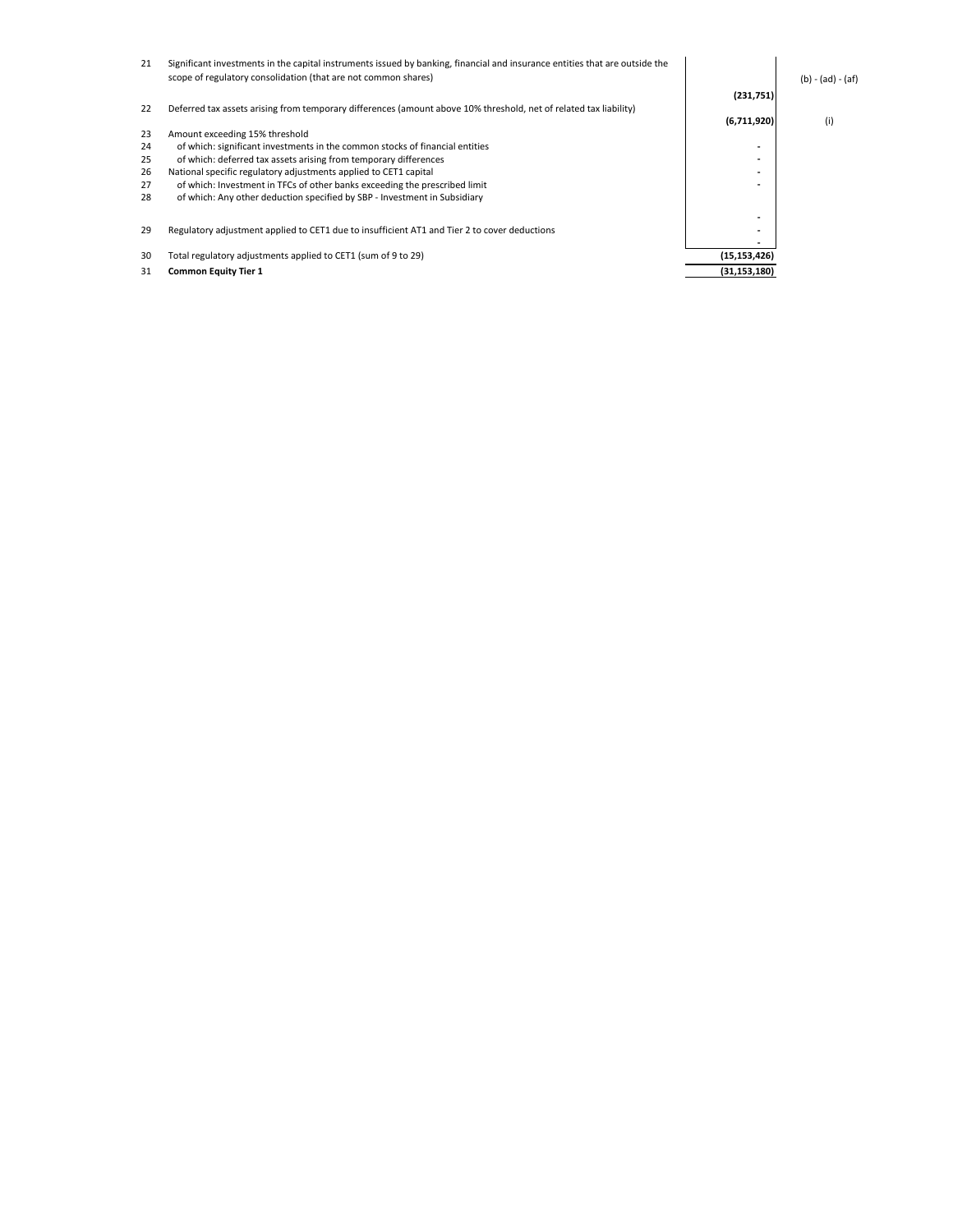| <b>Component of</b> | Source based on  |
|---------------------|------------------|
| regulatory capital  | reference number |
| reported by bank    | from step 2      |
| (Rupees in '000)    |                  |

|          | <b>Additional Tier 1 (AT 1) Capital</b>                                                                                              |                |                 |
|----------|--------------------------------------------------------------------------------------------------------------------------------------|----------------|-----------------|
| 32       | Qualifying Additional Tier-1 instruments plus any related share premium                                                              |                |                 |
| 33       | of which: Classified as equity                                                                                                       |                | (t)             |
| 34       | of which: Classified as liabilities                                                                                                  |                | (m)             |
| 35       | Additional Tier-1 capital instruments issued by consolidated subsidiaries and held by third parties (amount allowed in group<br>AT 1 |                | (y)             |
| 36       | of which: instrument issued by subsidiaries subject to phase out                                                                     |                |                 |
| 37       | AT1 before regulatory adjustments                                                                                                    |                |                 |
|          | Additional Tier 1 Capital: regulatory adjustments                                                                                    |                |                 |
| 38       | Investment in mutual funds exceeding the prescribed limit (SBP specific adjustment)                                                  |                |                 |
| 39       | Investment in own AT1 capital instruments                                                                                            |                |                 |
| 40       | Reciprocal cross holdings in Additional Tier 1 capital instruments                                                                   |                |                 |
| 41       | Investments in the capital instruments of banking, financial and insurance entities that are outside the scope of regulatory         |                |                 |
|          | consolidation, where the bank does not own more than 10% of the issued share capital (amount above 10% threshold)                    |                |                 |
|          |                                                                                                                                      |                | (ac)            |
| 42       | Significant investments in the capital instruments issued by banking, financial and insurance entities that are outside the          |                |                 |
|          | scope of regulatory consolidation                                                                                                    |                | (ad)            |
| 43       | Portion of deduction applied 50:50 to core capital and supplementary capital based on pre-Basel III treatment which, during          |                |                 |
|          | transitional period, remain subject to deduction from tier-1 capital                                                                 |                |                 |
| 44       | Regulatory adjustments applied to Additional Tier 1 due to insufficient Tier 2 to cover deductions                                   |                |                 |
| 45       | Total of Regulatory Adjustment applied to AT1 capital (sum of 38 to 44)                                                              |                |                 |
| 46       | Additional Tier 1 capital                                                                                                            |                |                 |
| 47       | Additional Tier 1 capital recognized for capital adequacy                                                                            |                |                 |
| 48       | Tier 1 Capital (CET1 + admissible AT1) (31+47)                                                                                       | (31, 153, 180) |                 |
|          | <b>Tier 2 Capital</b>                                                                                                                |                |                 |
| 49       | Qualifying Tier 2 capital instruments under Basel III plus any related share premium                                                 |                |                 |
| 50       | Capital instruments subject to phase out arrangement from tier 2 (Pre-Basel III instruments)                                         |                | (n)             |
| 51       | Tier 2 capital instruments issued to third party by consolidated subsidiaries (amount allowed in group tier 2)                       |                | (z)             |
| 52       | of which: instruments issued by subsidiaries subject to phase out                                                                    |                |                 |
| 53       | General Provisions or general reserves for loan losses-up to maximum of 1.25% of Credit Risk Weighted Assets                         | 21,671         | (g)             |
| 54       | <b>Revaluation Reserves</b>                                                                                                          |                |                 |
| 55       | of which: Revaluation reserves on fixed assets                                                                                       | 3,780,008      | portion of (aa) |
| 56       | of which: Unrealized Gains/Losses on AFS                                                                                             | 511,688        |                 |
| 57       | Foreign Exchange Translation Reserves                                                                                                |                | (v)             |
| 58<br>59 | Undisclosed/Other Reserves (if any)<br>T2 before regulatory adjustments                                                              | 4,313,367      |                 |
|          | Tier 2 Capital: regulatory adjustments                                                                                               |                |                 |
| 60       | Portion of deduction applied 50:50 to core capital and supplementary capital based on pre-Basel III treatment which, during          |                |                 |
|          | transitional period, remain subject to deduction from tier-2 capital                                                                 |                |                 |
| 61       | Reciprocal cross holdings in Tier 2 instruments                                                                                      |                |                 |
| 62       | Investment in own Tier 2 capital instrument                                                                                          |                |                 |
| 63       | Investments in the capital instruments of banking, financial and insurance entities that are outside the scope of regulatory         |                |                 |
|          | consolidation, where the bank does not own more than 10% of the issued share capital (amount above 10% threshold)                    |                |                 |
| 64       | Significant investments in the capital instruments issued by banking, financial and insurance entities that are outside the          |                | (ae)            |
|          | scope of regulatory consolidation                                                                                                    |                | (af)            |
| 65       | Amount of Regulatory Adjustment applied to T2 capital (sum of 60 to 64)                                                              |                |                 |
| 66       | Tier 2 capital (T2)                                                                                                                  | 4,313,367      |                 |
| 67       | Tier 2 capital recognized for capital adequacy                                                                                       | 4,313,367      |                 |
| 68       | Excess Additional Tier 1 capital recognized in Tier 2 capital                                                                        |                |                 |
| 69       | Total Tier 2 capital admissible for capital adequacy                                                                                 | 4,313,367      |                 |
| 70       | TOTAL CAPITAL (T1 + admissible T2) (48+69)                                                                                           | (31, 153, 180) |                 |

**Table: 41.3.3**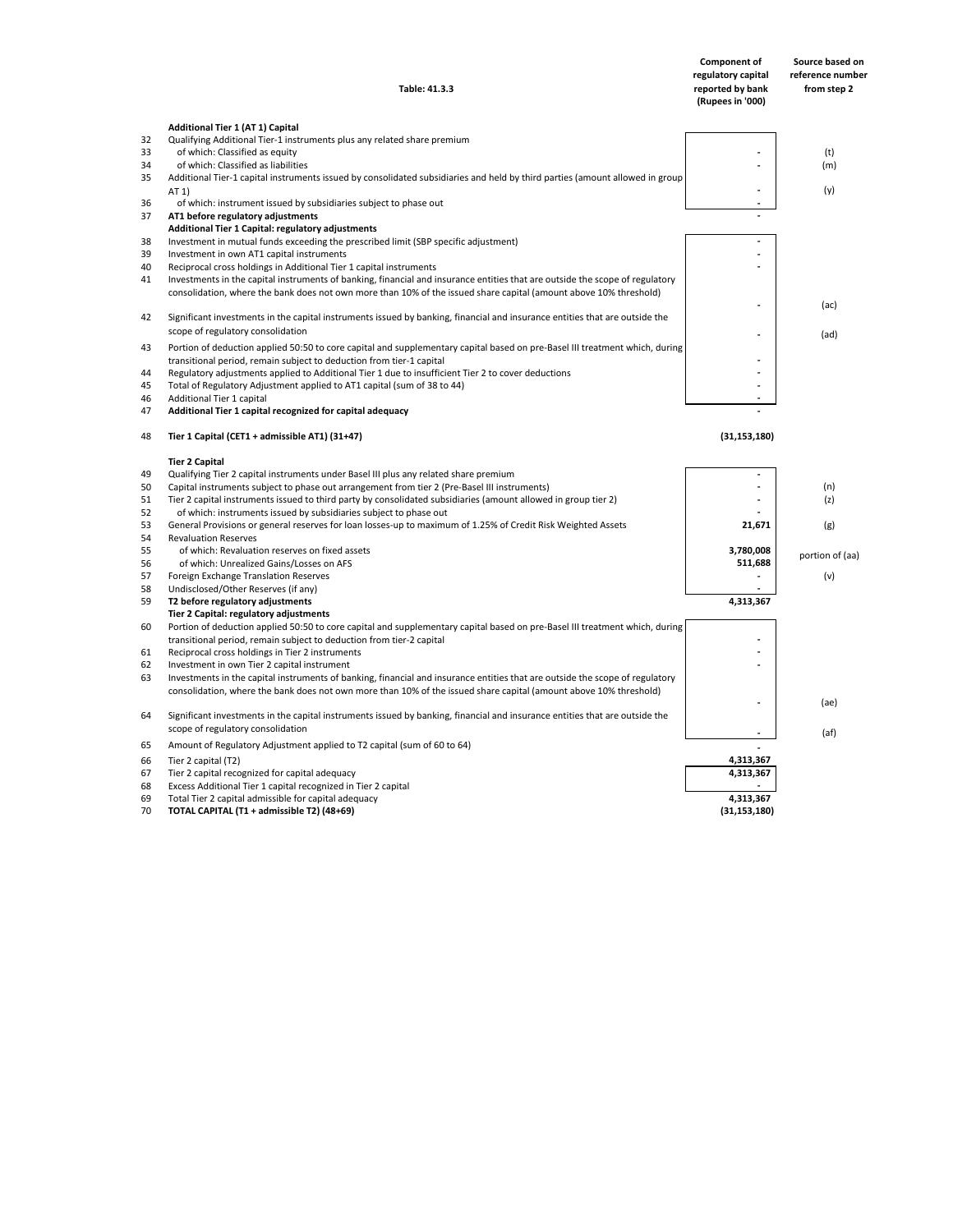## **Disclosure template for main features of regulatory capital instruments**

|                | <b>Main features</b>                                                                           | <b>Common shares</b> | Sub-ordinated debt      |
|----------------|------------------------------------------------------------------------------------------------|----------------------|-------------------------|
|                |                                                                                                |                      |                         |
| $\mathbf{1}$   | Issuer                                                                                         | Summit Bank Limited  | Summit Bank Limited     |
| $\overline{2}$ | Unique identifier (e.g. KSE Symbol or Bloomberg identifier etc.)                               | <b>SMBL</b>          | <b>SMBLTFC</b>          |
| 3              | Governing law(s) of the instrument                                                             | Capital Market Law   | Capital Market Law      |
|                | <b>Regulatory treatment</b>                                                                    |                      |                         |
| 4              | <b>Transitional Basel III rules</b>                                                            | Common Equity Tier 1 | Tier 2                  |
| 5              | Post-transitional Basel III rules                                                              | Common Equity Tier 1 |                         |
| 6              | Eligible at solo / group / group & solo                                                        | Solo and Group       | Solo and Group          |
| $\overline{7}$ | Instrument type                                                                                | Ordinary share       | Sub-ordinated Debt      |
| 8              | Amount recognized in regulatory capital (Currency in PKR thousands)                            | 26,381,510           |                         |
| 9              | Par value of instrument                                                                        | <b>PKR 10</b>        | PKR 5,000               |
| 10             | Accounting classification                                                                      | Shareholders' equity | Liability - amortized   |
| 11             | Original date of issuance                                                                      | 2005                 | October 27, 2011        |
| 12             | Perpetual or dated                                                                             | Perpetual            | Dated                   |
| 13             | Original maturity date                                                                         | No maturity          | October 26, 2021        |
| 14             | Issuer call subject to prior supervisory approval                                              | No                   | No                      |
| 15             | Optional call date, contingent call dates and redemption amount                                | Not applicable       | Not applicable          |
| 16             | Subsequent call dates, if applicable                                                           | Not applicable       | Not applicable          |
|                | Coupons / dividends                                                                            |                      |                         |
| 17             | Fixed or floating dividend / coupon                                                            | Not applicable       | Floating                |
| 18             | Coupon rate and any related index / benchmark                                                  | Not applicable       | 6M KIBOR +325BPS        |
| 19             | Existence of a dividend stopper                                                                | Not applicable       | Yes                     |
| 20             | Fully discretionary, partially discretionary or mandatory                                      | Fully discretionary  | Partially Discretionary |
| 21             | Existence of step up or other incentive to redeem                                              | No                   | No                      |
| 22             | Noncumulative or cumulative                                                                    | Not applicable       | Cumulative              |
| 23             | Convertible or non-convertible                                                                 | Not applicable       | Non-Convertible         |
| 24             | If convertible, conversion trigger (s)                                                         | Not applicable       | Not applicable          |
| 25             | If convertible, fully or partially                                                             | Not applicable       | Not applicable          |
| 26             | If convertible, conversion rate                                                                | Not applicable       | Not applicable          |
| 27             | If convertible, mandatory or optional conversion                                               | Not applicable       | Not applicable          |
| 28             | If convertible, specify instrument type convertible into                                       | Not applicable       | Not applicable          |
| 29             | If convertible, specify issuer of instrument it converts into                                  | Not applicable       | Not applicable          |
| 30             | Write-down feature                                                                             | Not applicable       | Not applicable          |
| 31             | If write-down, write-down trigger(s)                                                           | Not applicable       | Not applicable          |
| 32             | If write-down, full or partial                                                                 | Not applicable       | Not applicable          |
| 33             | If write-down, permanent or temporary                                                          | Not applicable       | Not applicable          |
| 34             | If temporary write-down, description of write-up mechanism                                     | Not applicable       | Not applicable          |
| 35             | Position in subordination hierarchy in liquidation (specify instrument type immediately senior | Not applicable       | Common shares           |
| 36             | Non-compliant transitioned features                                                            | Not applicable       | No                      |
| 37             | If yes, specify non-compliant features                                                         | Not applicable       | Not applicable          |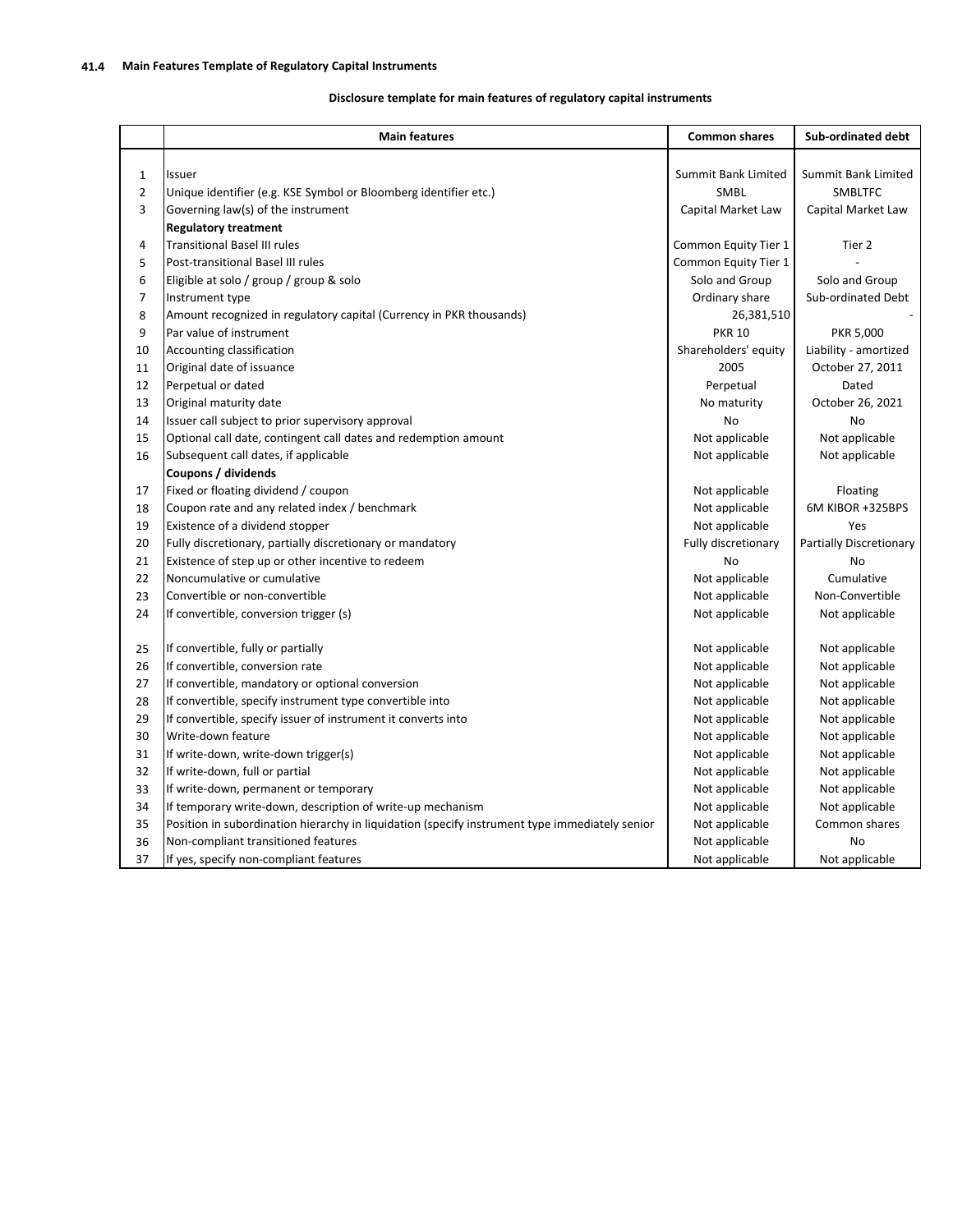# **41.5 Risk weighted assets**

The capital requirements for the banking group as per the major risk categories should be indicated in the manner given below:

|                                                 | <b>Capital requirements</b> |           | <b>Risk weighted assets</b>                                  |            |
|-------------------------------------------------|-----------------------------|-----------|--------------------------------------------------------------|------------|
|                                                 | 2020                        | 2019      | 2020                                                         | 2019       |
| Credit risk                                     |                             |           | --------------------- (Rupees in '000) --------------------- |            |
| On balance sheet                                |                             |           |                                                              |            |
| Portfolios subject to standardized              |                             |           |                                                              |            |
| approach (Simple or Comprehensive)              |                             |           |                                                              |            |
| Cash and cash equivalents                       |                             |           |                                                              |            |
| Sovereign                                       |                             |           |                                                              |            |
| Public sector entities                          |                             |           |                                                              |            |
| <b>Banks</b>                                    | 65,156                      | 169,116   | 566,576                                                      | 1,497,927  |
| Corporate                                       | 2,367,925                   | 2,748,182 | 20,590,652                                                   | 24,341,732 |
| Retail                                          | 123,877                     | 237,693   | 1,077,196                                                    | 2,105,342  |
| <b>Residential Mortgages</b>                    | 82,986                      | 91,395    | 721,615                                                      | 809,521    |
| Past due loans                                  | 764,555                     | 1,532,678 | 6,648,305                                                    | 13,575,536 |
| Operating fixed assets                          | 1,171,655                   | 1,149,431 | 10,188,303                                                   | 10,180,966 |
| Other assets                                    | 919,498                     | 913,463   | 7,995,631                                                    | 8,090,905  |
| Portfolios subject to Internal                  |                             |           |                                                              |            |
| Rating Based (IRB) Approach                     |                             |           |                                                              |            |
| <b>Off balance sheet</b>                        |                             |           |                                                              |            |
| Non-market related                              |                             |           |                                                              |            |
| <b>Direct Credit Substitutes</b>                | 319,591                     | 350,912   | 2,779,051                                                    | 3,108,168  |
| Performance related contingencies               | 325,609                     | 582,890   | 2,831,386                                                    | 5,162,890  |
| <b>Trade Related contingencies</b>              | 42,294                      | 131,474   | 367,778                                                      | 1,164,521  |
| Market related                                  |                             |           |                                                              |            |
| Foreign Exchange contracts /                    |                             |           |                                                              |            |
| derivatives etc.                                | 135                         | 1,774     | 1,170                                                        | 15,714     |
| <b>Equity Exposure Risk in the Banking Book</b> |                             |           |                                                              |            |
| <b>Market Risk</b>                              |                             |           |                                                              |            |
| Capital Requirement for portfolios              |                             |           |                                                              |            |
| subject to Standardized Approach                |                             |           |                                                              |            |
| Interest rate risk                              | 434,366                     | 376,720   | 3,777,095                                                    | 3,336,756  |
| Equity position risk                            | 423,802                     | 356,637   | 3,685,236                                                    | 3,158,875  |
| Foreign Exchange risk                           | 34,760                      | 53,821    | 302,257                                                      | 476,713    |
| Capital Requirement for portfolios subject      |                             |           |                                                              |            |
| to Internal Models Approach                     |                             |           |                                                              |            |
| <b>Operational Risk</b>                         |                             |           |                                                              |            |
| Capital requirement for operational risks       | 856,448                     | 950,636   | 7,447,378                                                    | 8,420,159  |
| <b>Total</b>                                    | 7,932,657                   | 9,646,822 | 68,979,629                                                   | 85,445,725 |
|                                                 |                             |           |                                                              |            |

|                                | 2020            |           | 2019     |           |
|--------------------------------|-----------------|-----------|----------|-----------|
| <b>Capital Adequacy Ratios</b> | <b>Required</b> | Actual    | Reauired | Actual    |
| CET1 to total RWA              | 6.00%           | $-45.16%$ | 6.00%    | $-25.30%$ |
| Tier-1 capital to total RWA    | 7.50%           | $-45.16%$ | 7.50%    | $-25.30%$ |
| Total capital to total RWA     | 11.50%          | $-45.16%$ | 12.50%   | $-25.30%$ |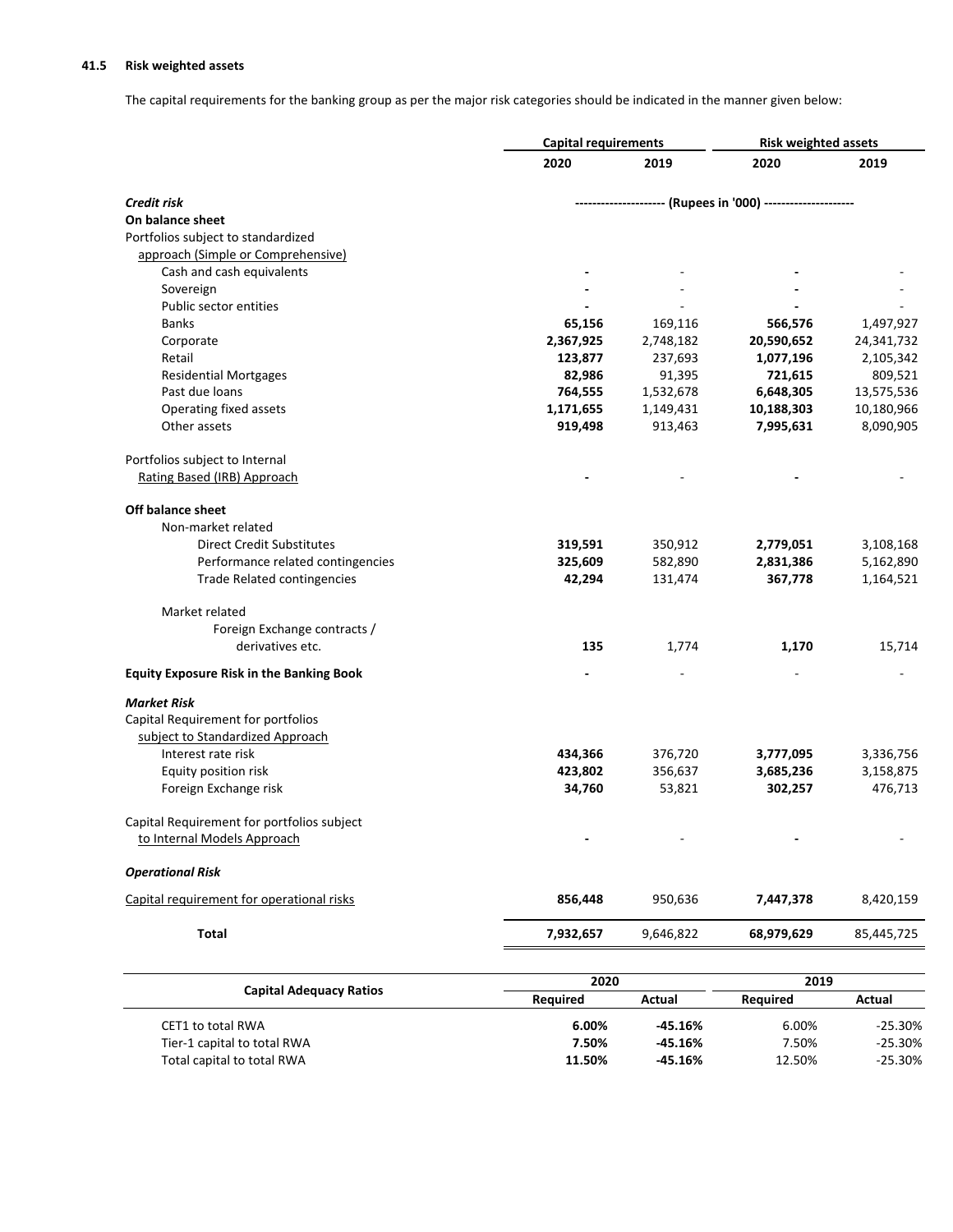**HIGH QUALITY LIQUID ASSETS**

| 2020                                              |                 |
|---------------------------------------------------|-----------------|
| Total                                             | Total           |
| unweighted                                        | weighted        |
| value                                             | value           |
| - - - - - - - - 1<br>----- (Rupees in '000) ----- | $1 - 1 - 1 - 1$ |

# 1 29,821,667 Total High Quality Liquid Assets (HQLA)

| 2   | Retail Deposits and Deposits from Small Business Customers of Which:       |            |                             |
|-----|----------------------------------------------------------------------------|------------|-----------------------------|
| 2.1 | <b>Stable Deposit</b>                                                      | 22,445,877 | 860,767                     |
| 2.2 | Less Stable Deposit                                                        | 62,344,752 | 6,234,475                   |
| 3   | Unsecured Wholesale funding of which:                                      |            |                             |
| 3.1 | Operational deposits (all counterparties)                                  | 986,714    | 246,575                     |
| 3.2 | Non-operational deposits (all counterparties)                              | 14,355,199 | 8,460,406                   |
| 3.3 | Unsecured debt                                                             |            |                             |
| 4   | Secured wholesale funding                                                  | 969,569    |                             |
| 5   | Additional requirements of which:                                          |            |                             |
| 5.1 | Outflows related to derivative exposures and other collateral requirements | 34,961     | 34,961                      |
| 5.2 | Outflows related to loss of funding on debt products                       |            |                             |
| 5.3 | Credit and Liquidity facilities                                            | 184,695    | 167,170                     |
| 6   | Other contractual funding obligations                                      | 2,913,105  | 2,913,105                   |
| 7   | Other contingent funding obligations                                       | 17,177,434 | 793,606                     |
| 8   | <b>TOTAL CASH OUTFLOWS</b>                                                 |            | 19,711,065                  |
|     |                                                                            |            |                             |
|     | <b>CASH INFLOWS</b>                                                        |            |                             |
| 9   | Secured lending                                                            |            |                             |
| 10  | Inflows from fully performing exposures                                    | 4,691,159  | 2,453,552                   |
| 11  | Other Cash inflows                                                         | 661,605    | 140,846                     |
| 12  | <b>TOTAL CASH INFLOWS</b>                                                  |            | 2,594,398                   |
|     |                                                                            |            |                             |
|     |                                                                            |            | <b>Total Adjusted Value</b> |

TOTAL HQLA TOTAL NET CASH OUTFLOWS **LIQUIDITY COVERAGE RATIO** **Total Adjusted Value**

 29,821,667 17,116,667 **174.23%**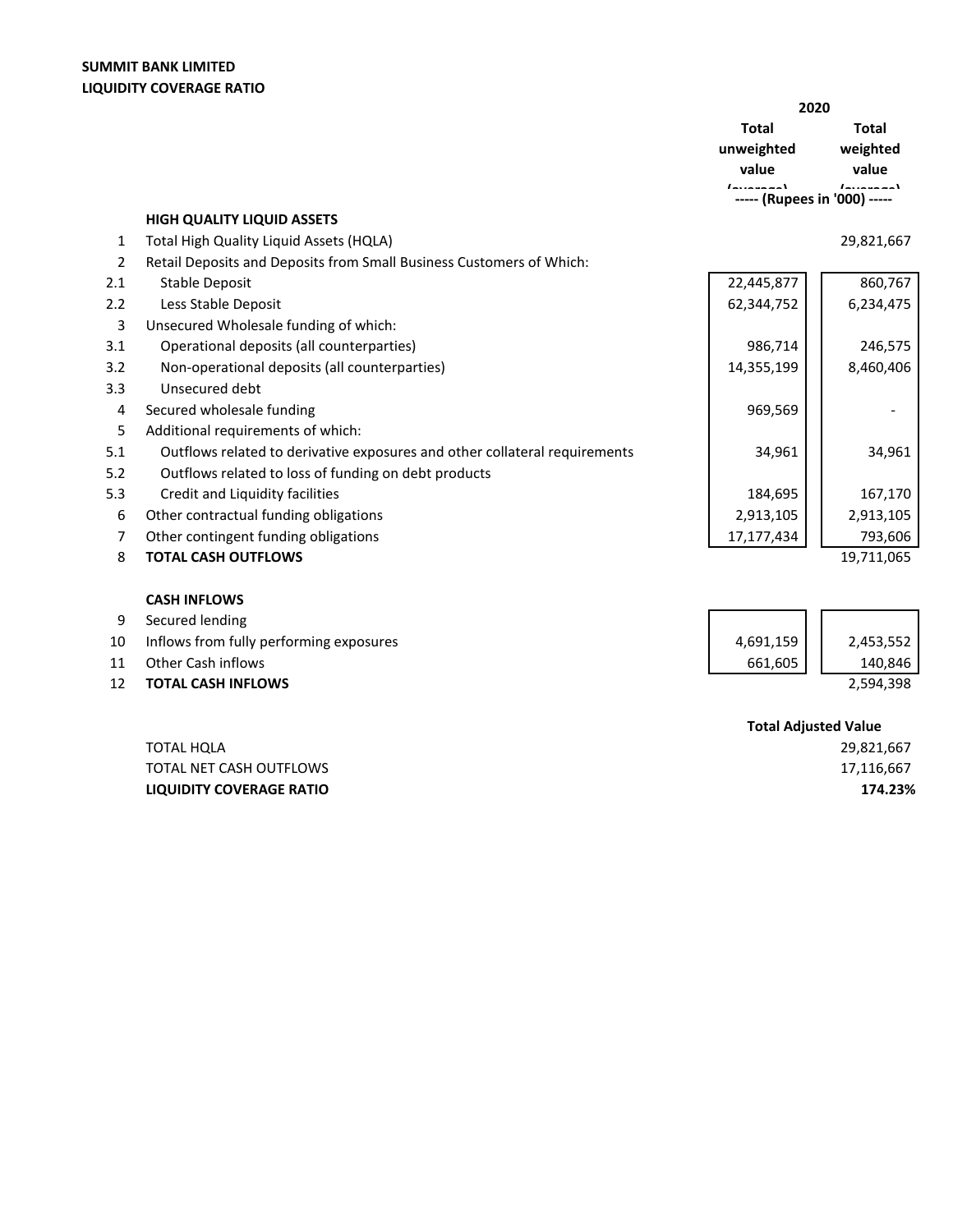**2019**

**Total weighted value (average) Total weighted value (average)**

 **------- (Rupees in '000) -------**

|                | <b>HIGH QUALITY LIQUID ASSETS</b>                                          |            |            |
|----------------|----------------------------------------------------------------------------|------------|------------|
| 1              | Total High Quality Liquid Assets (HQLA)                                    |            | 14,935,767 |
| $\overline{2}$ | Retail Deposits and Deposits from Small Business Customers of Which:       |            |            |
| 2.1            | Stable Deposit                                                             | 38,998,887 | 1,740,781  |
| 2.2            | Less Stable Deposit                                                        | 32,397,337 | 3,239,734  |
| 3              | Unsecured Wholesale funding of which:                                      |            |            |
| 3.1            | Operational deposits (all counterparties)                                  | 977,315    | 243,934    |
| 3.2            | Non-operational deposits (all counterparties)                              | 16,676,982 | 9,690,155  |
| 3.3            | Unsecured debt                                                             |            |            |
| 4              | Secured wholesale funding                                                  | 2,098,815  | 277,939    |
| 5              | Additional requirements of which:                                          |            |            |
| 5.1            | Outflows related to derivative exposures and other collateral requirements | 22,198     | 22,198     |
| 5.2            | Outflows related to loss of funding on debt products                       |            |            |
| 5.3            | Credit and Liquidity facilities                                            | 515,583    | 336,011    |
| 6              | Other contractual funding obligations                                      | 3,211,532  | 3,211,532  |
| 7              | Other contingent funding obligations                                       | 27,677,186 | 1,163,549  |
| 8              | <b>TOTAL CASH OUTFLOWS</b>                                                 |            | 19,925,833 |
|                |                                                                            |            |            |
|                | <b>CASH INFLOWS</b>                                                        |            |            |
| 9              | Secured lending                                                            | 231,236    |            |
| 10             | Inflows from fully performing exposures                                    | 3,560,997  | 1,947,081  |
| 11             | <b>Other Cash inflows</b>                                                  | 873,240    | 797,790    |
| 12             | <b>TOTAL CASH INFLOWS</b>                                                  |            | 2,744,871  |
|                |                                                                            |            |            |

|                                 | <b>Total Adjusted Value</b> |
|---------------------------------|-----------------------------|
| TOTAL HOLA                      | 14,935,767                  |
| TOTAL NET CASH OUTFLOWS         | 17,180,961                  |
| <b>LIQUIDITY COVERAGE RATIO</b> | 86.93%                      |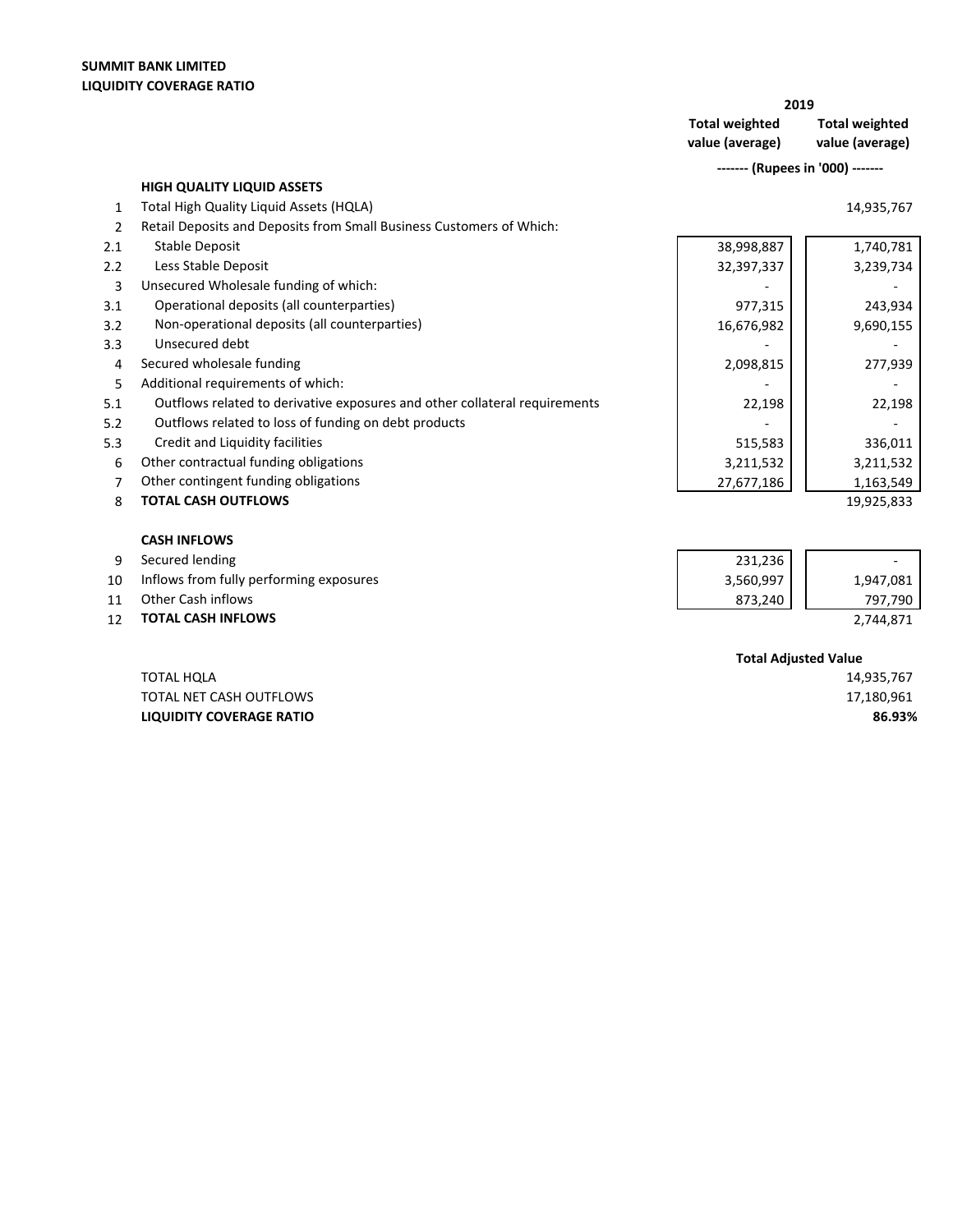# **SUMMIT BANK LIMITED NET STABLE FUNDING RATIO**

| unweighted value by residual maturity |  |                                           |             | weighted |
|---------------------------------------|--|-------------------------------------------|-------------|----------|
| <b>No Maturity</b>                    |  | $\leq 6$ months   6 months to $\leq 1$ yr | $\geq 1$ vr | value    |

 **----------------------------- (Rupees in '000) ---------------------------------** 

| $\overline{2}$<br>Regulatory capital<br>3<br>Other capital instruments<br>Retail deposits and deposit from small<br>4<br>business customers:<br>5<br>Stable deposits<br>246,097<br>119,897<br>9,601,854<br>9,714,904<br>24,568<br>Less stable deposits<br>6<br>7,829,921<br>2,587,370<br>391,521<br>64,658,299<br>67,960,032<br>Wholesale funding:<br>7<br>8<br>Operational deposits<br>1,020,981<br>510,491<br>9<br>Other wholesale funding<br>6,813,662<br>52,650<br>5,558,973<br>2,228,610<br>1,969,675<br>10<br>Other liabilities:<br>11<br><b>NSFR</b> derivative liabilities<br>22,421<br>12<br>All other liabilities and equity not<br>included in othercategories<br>11,483,052<br>7,361,033<br>1,559,608<br>761,080<br>4,330,186<br><b>Total ASF</b><br>13<br>71,961,781<br><b>RSF</b> item<br>14<br>Total NSFR high-quality liquid assets (HQLA)<br>13,413,900<br>15,934,161<br>609,915<br>9,929,857<br>952,397<br>15<br>Deposits held at other financial institutions<br>for operational purposes<br>540,947<br>1,081,894<br>Performing loans and securities:<br>16<br>17<br>Performing loans to financial institutions<br>secured by Level 1 HQLA<br>Performing loans to financial institutions<br>18<br>secured by non-Level 1 HQLA and<br>unsecured performing loans to financail<br>institutions<br>184,270<br>184,270<br>184,270<br>Performing loans to non-financial<br>19<br>corporate clients, loans to retail and<br>small business customers, and loans to<br>sovereigns, central banks and PSEs, of<br>which:<br>6,535,817<br>4,143,111<br>12,368,996<br>12,974,050<br>With a risk weight of less than or equal<br>20<br>to 35% under the Basel II Standardised<br>Approach for credit risk<br>1,872,314<br>95,852<br>93,431<br>1,311,646<br>Securities that are not in default and do<br>21<br>not qualify as HQLA including exchange-<br>traded equities.<br>Other assets:<br>22<br>23<br>Physical traded commodities, including<br>gold<br>Assets posted as initial margin for<br>24<br>derivative contracts<br><b>NSFR</b> derivative assets<br>25<br>2,331<br>4,484<br>26<br>NSFR derivative liabilities before<br>deduction of variation margin posted<br>27<br>All other assets not included in the<br>above categories<br>38,683,922<br>1,585,657<br>940,510<br>39,945,840<br>Off-balance sheet items<br>28<br>14,322,519<br>631,535<br>174,138<br>756,411<br><b>Total RSF</b><br>29<br>56,670,046 | 1 | Capital: |              |  |              |
|----------------------------------------------------------------------------------------------------------------------------------------------------------------------------------------------------------------------------------------------------------------------------------------------------------------------------------------------------------------------------------------------------------------------------------------------------------------------------------------------------------------------------------------------------------------------------------------------------------------------------------------------------------------------------------------------------------------------------------------------------------------------------------------------------------------------------------------------------------------------------------------------------------------------------------------------------------------------------------------------------------------------------------------------------------------------------------------------------------------------------------------------------------------------------------------------------------------------------------------------------------------------------------------------------------------------------------------------------------------------------------------------------------------------------------------------------------------------------------------------------------------------------------------------------------------------------------------------------------------------------------------------------------------------------------------------------------------------------------------------------------------------------------------------------------------------------------------------------------------------------------------------------------------------------------------------------------------------------------------------------------------------------------------------------------------------------------------------------------------------------------------------------------------------------------------------------------------------------------------------------------------------------------------------------------------------------------------------------------------------------------------------------------------------------------|---|----------|--------------|--|--------------|
|                                                                                                                                                                                                                                                                                                                                                                                                                                                                                                                                                                                                                                                                                                                                                                                                                                                                                                                                                                                                                                                                                                                                                                                                                                                                                                                                                                                                                                                                                                                                                                                                                                                                                                                                                                                                                                                                                                                                                                                                                                                                                                                                                                                                                                                                                                                                                                                                                                  |   |          | (15,999,754) |  | (15,999,754) |
|                                                                                                                                                                                                                                                                                                                                                                                                                                                                                                                                                                                                                                                                                                                                                                                                                                                                                                                                                                                                                                                                                                                                                                                                                                                                                                                                                                                                                                                                                                                                                                                                                                                                                                                                                                                                                                                                                                                                                                                                                                                                                                                                                                                                                                                                                                                                                                                                                                  |   |          |              |  |              |
|                                                                                                                                                                                                                                                                                                                                                                                                                                                                                                                                                                                                                                                                                                                                                                                                                                                                                                                                                                                                                                                                                                                                                                                                                                                                                                                                                                                                                                                                                                                                                                                                                                                                                                                                                                                                                                                                                                                                                                                                                                                                                                                                                                                                                                                                                                                                                                                                                                  |   |          |              |  |              |
|                                                                                                                                                                                                                                                                                                                                                                                                                                                                                                                                                                                                                                                                                                                                                                                                                                                                                                                                                                                                                                                                                                                                                                                                                                                                                                                                                                                                                                                                                                                                                                                                                                                                                                                                                                                                                                                                                                                                                                                                                                                                                                                                                                                                                                                                                                                                                                                                                                  |   |          |              |  |              |
|                                                                                                                                                                                                                                                                                                                                                                                                                                                                                                                                                                                                                                                                                                                                                                                                                                                                                                                                                                                                                                                                                                                                                                                                                                                                                                                                                                                                                                                                                                                                                                                                                                                                                                                                                                                                                                                                                                                                                                                                                                                                                                                                                                                                                                                                                                                                                                                                                                  |   |          |              |  |              |
|                                                                                                                                                                                                                                                                                                                                                                                                                                                                                                                                                                                                                                                                                                                                                                                                                                                                                                                                                                                                                                                                                                                                                                                                                                                                                                                                                                                                                                                                                                                                                                                                                                                                                                                                                                                                                                                                                                                                                                                                                                                                                                                                                                                                                                                                                                                                                                                                                                  |   |          |              |  |              |
|                                                                                                                                                                                                                                                                                                                                                                                                                                                                                                                                                                                                                                                                                                                                                                                                                                                                                                                                                                                                                                                                                                                                                                                                                                                                                                                                                                                                                                                                                                                                                                                                                                                                                                                                                                                                                                                                                                                                                                                                                                                                                                                                                                                                                                                                                                                                                                                                                                  |   |          |              |  |              |
|                                                                                                                                                                                                                                                                                                                                                                                                                                                                                                                                                                                                                                                                                                                                                                                                                                                                                                                                                                                                                                                                                                                                                                                                                                                                                                                                                                                                                                                                                                                                                                                                                                                                                                                                                                                                                                                                                                                                                                                                                                                                                                                                                                                                                                                                                                                                                                                                                                  |   |          |              |  |              |
|                                                                                                                                                                                                                                                                                                                                                                                                                                                                                                                                                                                                                                                                                                                                                                                                                                                                                                                                                                                                                                                                                                                                                                                                                                                                                                                                                                                                                                                                                                                                                                                                                                                                                                                                                                                                                                                                                                                                                                                                                                                                                                                                                                                                                                                                                                                                                                                                                                  |   |          |              |  |              |
|                                                                                                                                                                                                                                                                                                                                                                                                                                                                                                                                                                                                                                                                                                                                                                                                                                                                                                                                                                                                                                                                                                                                                                                                                                                                                                                                                                                                                                                                                                                                                                                                                                                                                                                                                                                                                                                                                                                                                                                                                                                                                                                                                                                                                                                                                                                                                                                                                                  |   |          |              |  |              |
|                                                                                                                                                                                                                                                                                                                                                                                                                                                                                                                                                                                                                                                                                                                                                                                                                                                                                                                                                                                                                                                                                                                                                                                                                                                                                                                                                                                                                                                                                                                                                                                                                                                                                                                                                                                                                                                                                                                                                                                                                                                                                                                                                                                                                                                                                                                                                                                                                                  |   |          |              |  |              |
|                                                                                                                                                                                                                                                                                                                                                                                                                                                                                                                                                                                                                                                                                                                                                                                                                                                                                                                                                                                                                                                                                                                                                                                                                                                                                                                                                                                                                                                                                                                                                                                                                                                                                                                                                                                                                                                                                                                                                                                                                                                                                                                                                                                                                                                                                                                                                                                                                                  |   |          |              |  |              |
|                                                                                                                                                                                                                                                                                                                                                                                                                                                                                                                                                                                                                                                                                                                                                                                                                                                                                                                                                                                                                                                                                                                                                                                                                                                                                                                                                                                                                                                                                                                                                                                                                                                                                                                                                                                                                                                                                                                                                                                                                                                                                                                                                                                                                                                                                                                                                                                                                                  |   |          |              |  |              |
|                                                                                                                                                                                                                                                                                                                                                                                                                                                                                                                                                                                                                                                                                                                                                                                                                                                                                                                                                                                                                                                                                                                                                                                                                                                                                                                                                                                                                                                                                                                                                                                                                                                                                                                                                                                                                                                                                                                                                                                                                                                                                                                                                                                                                                                                                                                                                                                                                                  |   |          |              |  |              |
|                                                                                                                                                                                                                                                                                                                                                                                                                                                                                                                                                                                                                                                                                                                                                                                                                                                                                                                                                                                                                                                                                                                                                                                                                                                                                                                                                                                                                                                                                                                                                                                                                                                                                                                                                                                                                                                                                                                                                                                                                                                                                                                                                                                                                                                                                                                                                                                                                                  |   |          |              |  |              |
|                                                                                                                                                                                                                                                                                                                                                                                                                                                                                                                                                                                                                                                                                                                                                                                                                                                                                                                                                                                                                                                                                                                                                                                                                                                                                                                                                                                                                                                                                                                                                                                                                                                                                                                                                                                                                                                                                                                                                                                                                                                                                                                                                                                                                                                                                                                                                                                                                                  |   |          |              |  |              |
|                                                                                                                                                                                                                                                                                                                                                                                                                                                                                                                                                                                                                                                                                                                                                                                                                                                                                                                                                                                                                                                                                                                                                                                                                                                                                                                                                                                                                                                                                                                                                                                                                                                                                                                                                                                                                                                                                                                                                                                                                                                                                                                                                                                                                                                                                                                                                                                                                                  |   |          |              |  |              |
|                                                                                                                                                                                                                                                                                                                                                                                                                                                                                                                                                                                                                                                                                                                                                                                                                                                                                                                                                                                                                                                                                                                                                                                                                                                                                                                                                                                                                                                                                                                                                                                                                                                                                                                                                                                                                                                                                                                                                                                                                                                                                                                                                                                                                                                                                                                                                                                                                                  |   |          |              |  |              |
|                                                                                                                                                                                                                                                                                                                                                                                                                                                                                                                                                                                                                                                                                                                                                                                                                                                                                                                                                                                                                                                                                                                                                                                                                                                                                                                                                                                                                                                                                                                                                                                                                                                                                                                                                                                                                                                                                                                                                                                                                                                                                                                                                                                                                                                                                                                                                                                                                                  |   |          |              |  |              |
|                                                                                                                                                                                                                                                                                                                                                                                                                                                                                                                                                                                                                                                                                                                                                                                                                                                                                                                                                                                                                                                                                                                                                                                                                                                                                                                                                                                                                                                                                                                                                                                                                                                                                                                                                                                                                                                                                                                                                                                                                                                                                                                                                                                                                                                                                                                                                                                                                                  |   |          |              |  |              |
|                                                                                                                                                                                                                                                                                                                                                                                                                                                                                                                                                                                                                                                                                                                                                                                                                                                                                                                                                                                                                                                                                                                                                                                                                                                                                                                                                                                                                                                                                                                                                                                                                                                                                                                                                                                                                                                                                                                                                                                                                                                                                                                                                                                                                                                                                                                                                                                                                                  |   |          |              |  |              |
|                                                                                                                                                                                                                                                                                                                                                                                                                                                                                                                                                                                                                                                                                                                                                                                                                                                                                                                                                                                                                                                                                                                                                                                                                                                                                                                                                                                                                                                                                                                                                                                                                                                                                                                                                                                                                                                                                                                                                                                                                                                                                                                                                                                                                                                                                                                                                                                                                                  |   |          |              |  |              |
|                                                                                                                                                                                                                                                                                                                                                                                                                                                                                                                                                                                                                                                                                                                                                                                                                                                                                                                                                                                                                                                                                                                                                                                                                                                                                                                                                                                                                                                                                                                                                                                                                                                                                                                                                                                                                                                                                                                                                                                                                                                                                                                                                                                                                                                                                                                                                                                                                                  |   |          |              |  |              |
|                                                                                                                                                                                                                                                                                                                                                                                                                                                                                                                                                                                                                                                                                                                                                                                                                                                                                                                                                                                                                                                                                                                                                                                                                                                                                                                                                                                                                                                                                                                                                                                                                                                                                                                                                                                                                                                                                                                                                                                                                                                                                                                                                                                                                                                                                                                                                                                                                                  |   |          |              |  |              |
|                                                                                                                                                                                                                                                                                                                                                                                                                                                                                                                                                                                                                                                                                                                                                                                                                                                                                                                                                                                                                                                                                                                                                                                                                                                                                                                                                                                                                                                                                                                                                                                                                                                                                                                                                                                                                                                                                                                                                                                                                                                                                                                                                                                                                                                                                                                                                                                                                                  |   |          |              |  |              |
|                                                                                                                                                                                                                                                                                                                                                                                                                                                                                                                                                                                                                                                                                                                                                                                                                                                                                                                                                                                                                                                                                                                                                                                                                                                                                                                                                                                                                                                                                                                                                                                                                                                                                                                                                                                                                                                                                                                                                                                                                                                                                                                                                                                                                                                                                                                                                                                                                                  |   |          |              |  |              |
|                                                                                                                                                                                                                                                                                                                                                                                                                                                                                                                                                                                                                                                                                                                                                                                                                                                                                                                                                                                                                                                                                                                                                                                                                                                                                                                                                                                                                                                                                                                                                                                                                                                                                                                                                                                                                                                                                                                                                                                                                                                                                                                                                                                                                                                                                                                                                                                                                                  |   |          |              |  |              |
|                                                                                                                                                                                                                                                                                                                                                                                                                                                                                                                                                                                                                                                                                                                                                                                                                                                                                                                                                                                                                                                                                                                                                                                                                                                                                                                                                                                                                                                                                                                                                                                                                                                                                                                                                                                                                                                                                                                                                                                                                                                                                                                                                                                                                                                                                                                                                                                                                                  |   |          |              |  |              |
|                                                                                                                                                                                                                                                                                                                                                                                                                                                                                                                                                                                                                                                                                                                                                                                                                                                                                                                                                                                                                                                                                                                                                                                                                                                                                                                                                                                                                                                                                                                                                                                                                                                                                                                                                                                                                                                                                                                                                                                                                                                                                                                                                                                                                                                                                                                                                                                                                                  |   |          |              |  |              |
|                                                                                                                                                                                                                                                                                                                                                                                                                                                                                                                                                                                                                                                                                                                                                                                                                                                                                                                                                                                                                                                                                                                                                                                                                                                                                                                                                                                                                                                                                                                                                                                                                                                                                                                                                                                                                                                                                                                                                                                                                                                                                                                                                                                                                                                                                                                                                                                                                                  |   |          |              |  |              |
|                                                                                                                                                                                                                                                                                                                                                                                                                                                                                                                                                                                                                                                                                                                                                                                                                                                                                                                                                                                                                                                                                                                                                                                                                                                                                                                                                                                                                                                                                                                                                                                                                                                                                                                                                                                                                                                                                                                                                                                                                                                                                                                                                                                                                                                                                                                                                                                                                                  |   |          |              |  |              |
|                                                                                                                                                                                                                                                                                                                                                                                                                                                                                                                                                                                                                                                                                                                                                                                                                                                                                                                                                                                                                                                                                                                                                                                                                                                                                                                                                                                                                                                                                                                                                                                                                                                                                                                                                                                                                                                                                                                                                                                                                                                                                                                                                                                                                                                                                                                                                                                                                                  |   |          |              |  |              |
|                                                                                                                                                                                                                                                                                                                                                                                                                                                                                                                                                                                                                                                                                                                                                                                                                                                                                                                                                                                                                                                                                                                                                                                                                                                                                                                                                                                                                                                                                                                                                                                                                                                                                                                                                                                                                                                                                                                                                                                                                                                                                                                                                                                                                                                                                                                                                                                                                                  |   |          |              |  |              |
|                                                                                                                                                                                                                                                                                                                                                                                                                                                                                                                                                                                                                                                                                                                                                                                                                                                                                                                                                                                                                                                                                                                                                                                                                                                                                                                                                                                                                                                                                                                                                                                                                                                                                                                                                                                                                                                                                                                                                                                                                                                                                                                                                                                                                                                                                                                                                                                                                                  |   |          |              |  |              |
|                                                                                                                                                                                                                                                                                                                                                                                                                                                                                                                                                                                                                                                                                                                                                                                                                                                                                                                                                                                                                                                                                                                                                                                                                                                                                                                                                                                                                                                                                                                                                                                                                                                                                                                                                                                                                                                                                                                                                                                                                                                                                                                                                                                                                                                                                                                                                                                                                                  |   |          |              |  |              |
|                                                                                                                                                                                                                                                                                                                                                                                                                                                                                                                                                                                                                                                                                                                                                                                                                                                                                                                                                                                                                                                                                                                                                                                                                                                                                                                                                                                                                                                                                                                                                                                                                                                                                                                                                                                                                                                                                                                                                                                                                                                                                                                                                                                                                                                                                                                                                                                                                                  |   |          |              |  |              |
|                                                                                                                                                                                                                                                                                                                                                                                                                                                                                                                                                                                                                                                                                                                                                                                                                                                                                                                                                                                                                                                                                                                                                                                                                                                                                                                                                                                                                                                                                                                                                                                                                                                                                                                                                                                                                                                                                                                                                                                                                                                                                                                                                                                                                                                                                                                                                                                                                                  |   |          |              |  |              |
|                                                                                                                                                                                                                                                                                                                                                                                                                                                                                                                                                                                                                                                                                                                                                                                                                                                                                                                                                                                                                                                                                                                                                                                                                                                                                                                                                                                                                                                                                                                                                                                                                                                                                                                                                                                                                                                                                                                                                                                                                                                                                                                                                                                                                                                                                                                                                                                                                                  |   |          |              |  |              |
|                                                                                                                                                                                                                                                                                                                                                                                                                                                                                                                                                                                                                                                                                                                                                                                                                                                                                                                                                                                                                                                                                                                                                                                                                                                                                                                                                                                                                                                                                                                                                                                                                                                                                                                                                                                                                                                                                                                                                                                                                                                                                                                                                                                                                                                                                                                                                                                                                                  |   |          |              |  |              |
|                                                                                                                                                                                                                                                                                                                                                                                                                                                                                                                                                                                                                                                                                                                                                                                                                                                                                                                                                                                                                                                                                                                                                                                                                                                                                                                                                                                                                                                                                                                                                                                                                                                                                                                                                                                                                                                                                                                                                                                                                                                                                                                                                                                                                                                                                                                                                                                                                                  |   |          |              |  |              |
|                                                                                                                                                                                                                                                                                                                                                                                                                                                                                                                                                                                                                                                                                                                                                                                                                                                                                                                                                                                                                                                                                                                                                                                                                                                                                                                                                                                                                                                                                                                                                                                                                                                                                                                                                                                                                                                                                                                                                                                                                                                                                                                                                                                                                                                                                                                                                                                                                                  |   |          |              |  |              |
|                                                                                                                                                                                                                                                                                                                                                                                                                                                                                                                                                                                                                                                                                                                                                                                                                                                                                                                                                                                                                                                                                                                                                                                                                                                                                                                                                                                                                                                                                                                                                                                                                                                                                                                                                                                                                                                                                                                                                                                                                                                                                                                                                                                                                                                                                                                                                                                                                                  |   |          |              |  |              |
|                                                                                                                                                                                                                                                                                                                                                                                                                                                                                                                                                                                                                                                                                                                                                                                                                                                                                                                                                                                                                                                                                                                                                                                                                                                                                                                                                                                                                                                                                                                                                                                                                                                                                                                                                                                                                                                                                                                                                                                                                                                                                                                                                                                                                                                                                                                                                                                                                                  |   |          |              |  |              |
|                                                                                                                                                                                                                                                                                                                                                                                                                                                                                                                                                                                                                                                                                                                                                                                                                                                                                                                                                                                                                                                                                                                                                                                                                                                                                                                                                                                                                                                                                                                                                                                                                                                                                                                                                                                                                                                                                                                                                                                                                                                                                                                                                                                                                                                                                                                                                                                                                                  |   |          |              |  |              |
|                                                                                                                                                                                                                                                                                                                                                                                                                                                                                                                                                                                                                                                                                                                                                                                                                                                                                                                                                                                                                                                                                                                                                                                                                                                                                                                                                                                                                                                                                                                                                                                                                                                                                                                                                                                                                                                                                                                                                                                                                                                                                                                                                                                                                                                                                                                                                                                                                                  |   |          |              |  |              |
|                                                                                                                                                                                                                                                                                                                                                                                                                                                                                                                                                                                                                                                                                                                                                                                                                                                                                                                                                                                                                                                                                                                                                                                                                                                                                                                                                                                                                                                                                                                                                                                                                                                                                                                                                                                                                                                                                                                                                                                                                                                                                                                                                                                                                                                                                                                                                                                                                                  |   |          |              |  |              |
|                                                                                                                                                                                                                                                                                                                                                                                                                                                                                                                                                                                                                                                                                                                                                                                                                                                                                                                                                                                                                                                                                                                                                                                                                                                                                                                                                                                                                                                                                                                                                                                                                                                                                                                                                                                                                                                                                                                                                                                                                                                                                                                                                                                                                                                                                                                                                                                                                                  |   |          |              |  |              |
|                                                                                                                                                                                                                                                                                                                                                                                                                                                                                                                                                                                                                                                                                                                                                                                                                                                                                                                                                                                                                                                                                                                                                                                                                                                                                                                                                                                                                                                                                                                                                                                                                                                                                                                                                                                                                                                                                                                                                                                                                                                                                                                                                                                                                                                                                                                                                                                                                                  |   |          |              |  |              |

30 **126.98% Net Stable Funding Ratio (%)**